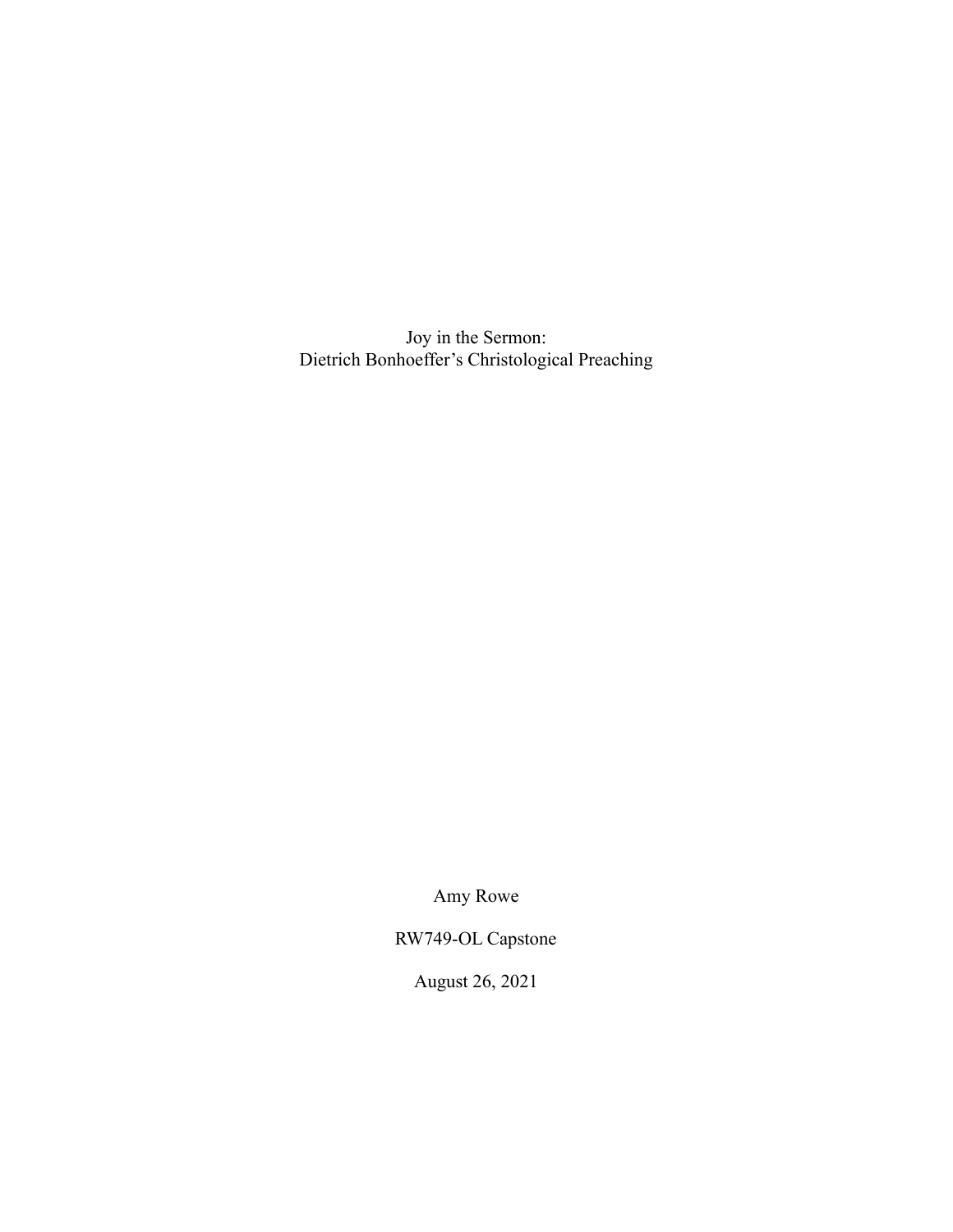## Joy in the Sermon: Dietrich Bonhoeffer's Christological Preaching

#### *Introduction*

So essential was preaching to Dietrich Bonhoeffer's ministry that Vicki Barnett, the general editor of his published works in English, writes, "I do not think that we can understand Bonhoeffer the resistance figure or Bonhoeffer the theologian without understanding Bonhoeffer the preacher."1 Despite the significance of preaching in Bonhoeffer's thought and life, however, he is not often remembered as a preacher.<sup>2</sup> Where his sermons have been assembled and studied, they are more often treated as evidence of his political and theological development than as proclamation in the context of the church. This approach may be conditioned by the radical "religionless Christianity" about which Bonhoeffer wrote in his later prison letters, which has been popularly misunderstood as Bonhoeffer's eschewal of traditional church ministry.<sup>3</sup> A study of Bonhoeffer's Christology, however, corrects this misconception and reveals that his vision of a religionless future for the church was coherent with his understanding of the person of Christ. To Bonhoeffer, a "religionless Christianity" was a call to church renewal and repentance, of clearing

<sup>&</sup>lt;sup>1</sup> Vicki Barnett, foreword to The Collected Sermons of Dietrich Bonhoeffer by Dietrich Bonhoeffer, ed. Isabel West (Minneapolis: Fortress Press, 2012), Scribd ebook, 10. Similarly, Bonhoeffer's student, close friend, and posthumous biographer Eberhard Bethge writes that "the Bonhoeffer who taught, the Bonhoeffer who was obedient to the Word, the Bonhoeffer was involved, was governed by preaching and its majesty." Quoted in Clyde E. Fant, *Worldly Preaching, with Bonhoeffer's Finkenwalde Lectures on Homiletics* (Nashville, TN: Thomas Nelson, 1975), 3.

<sup>&</sup>lt;sup>2</sup> This is commented upon in many volumes; see, for example, Edwin H. Robinson, translator's preface to Christ the Center (New York: Harper & Row, 1978), 7. In recent American understanding of Bonhoeffer, Eric Metaxas' popular but flawed biography looms large. It's subtitle, "Pastor, Martyr, Prophet, Spy," is typical in its casting of Bonhoeffer primarily as activist, not preacher.

<sup>3</sup> Eberhard Bethge, *Dietrich Bonhoeffer: A Biography,* ed. Vicki Barnett, trans. Eric Mosbacher, Peter and Betty Ross, Frank Clarke, and William Glen-Doepel (Minneapolis: Fortress Press, 2000), 881-2.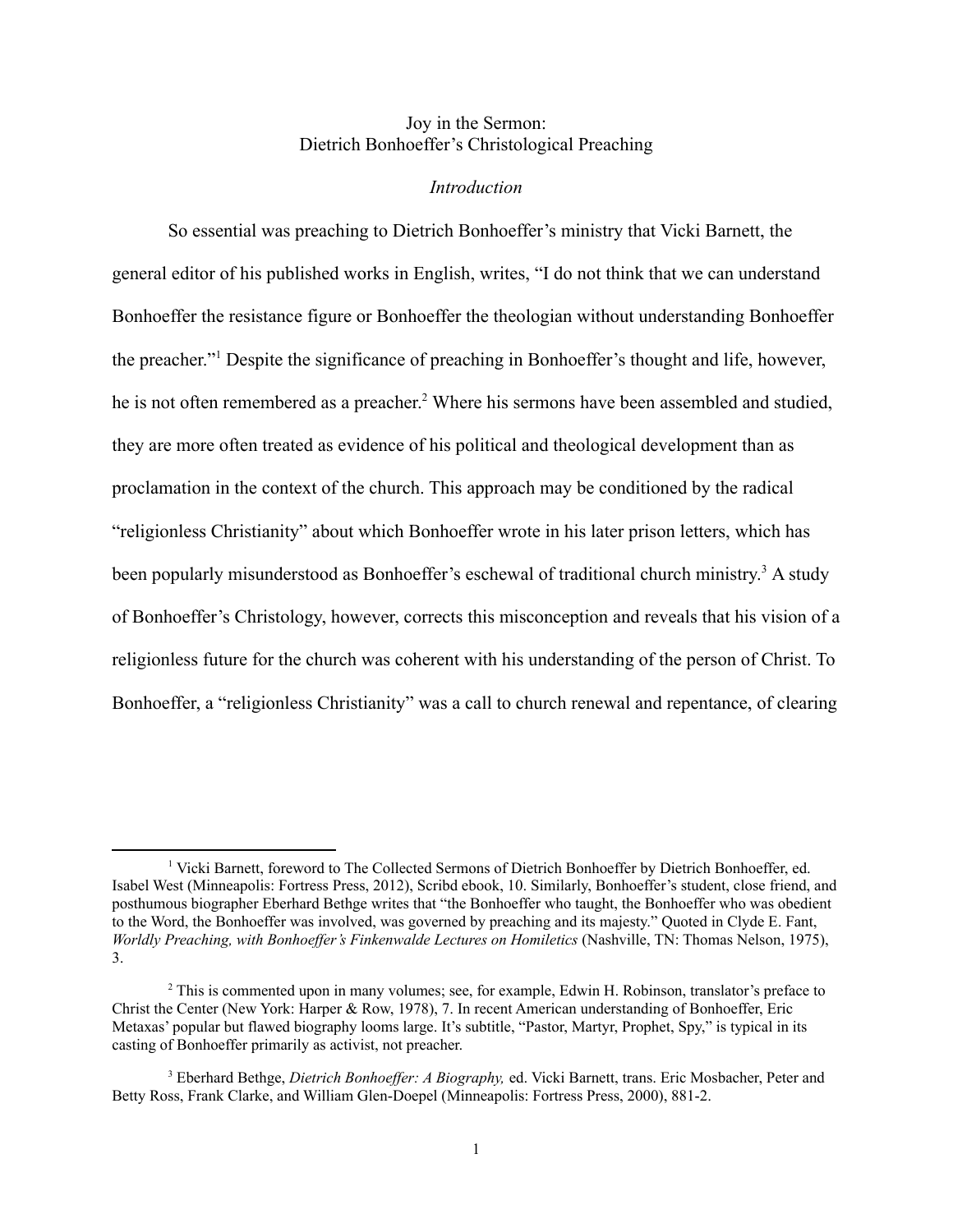away all that might obscure the profound reality of Christ's presence in the world,<sup>4</sup> a presence wholly "for us" (*pro nobis*). This Christ-for-us is most powerfully conveyed through the church's proclamation.

Bonhoeffer's Christological vision of proclamation is evident throughout his sermons,<sup>5</sup> but is articulated most clearly and systematically in the homiletics lectures he delivered between 1935-1937 at the seminary in Finkenwalde. His second lecture captures this Christological vision well: "The proclaimed word is not a medium of expression for something else, something which lies behind it, but rather it is the Christ himself walking through the congregation as the Word."6 Statements like these reveal the extent to which Bonhoeffer's theology of preaching is nearly indistinguishable from his Christology, and explain his call for a "religionless" Christianity as an attempt to restore the church's vital Christological center of solidarity with God and the world.7

Bonhoeffer's Christological proclamation was all the more striking for the time in which it was developed, during the ascent of a totalizing nationalist ideology within German society and the church. And yet Bonhoeffer rarely preached morality, social action, or politics. In fact, he warned his Finkenwalde students that such sermons might obscure the very Word whose

<sup>&</sup>lt;sup>4</sup> The full extent of Bonhoeffer's thoughts on "religionless Christianity" and "nonreligious interpretation" are beyond the scope of this paper, and must be pieced together from fragments of his prison letters during the final year of his life. The book he was writing from Tegel prison before his execution had a working title of "Nonreligious Interpretation in a World Come of Age," but he admits to his friend and biographer Bethge that his thinking on these topics "is all very much in the early stages," and his thoughts remained undeveloped in many areas (870). Further, Bonhoeffer acknowledged that his concern was Christological, not ecclesiological, and that one could approach his central Christological concern from many different angles besides his "religionless" one. Broadly speaking, Bonhoeffer's work centers on the reality of Christ as a "man for others" in solidarity with the world. "Religion" obscures that reality wherever it ceases to be united with Christ in his "for-others"-ness with the powerless, and instead operates as a privileged Western institution marked by inwardness, metaphysics, partiality, and individualism. For a helpful survey of Bonhoeffer's late thought, see Bethge, 853-886.

<sup>&</sup>lt;sup>5</sup> Bonhoeffer only preached regularly on Sundays during two short periods of his life—both in German-speaking congregations abroad—but continued to preach occasionally in chaplaincy, congregational, and classroom settings throughout his career. Barnett, 9.

<sup>6</sup> Dietrich Bonhoeffer, "The Proclaimed Word," in *Worldly Preaching, with Bonhoeffer's Finkenwalde Lectures on Homiletics*, ed. Clyde E. Fant (Nashville, TN: Thomas Nelson, 1975), 126.

<sup>7</sup> Rowan Williams, *Christ the Heart of Creation* (London: Bloomsbury, 2018), 170.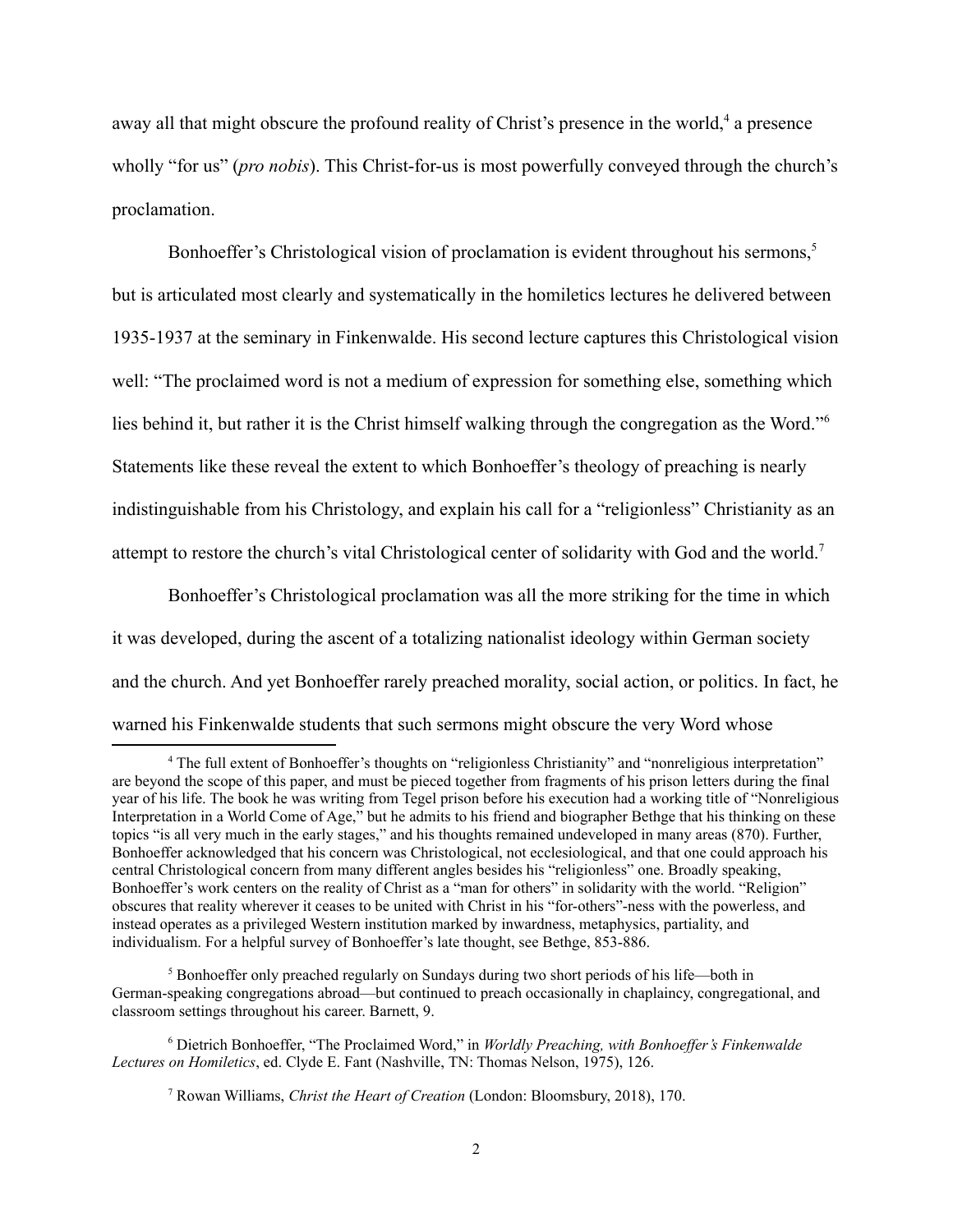presence they ought to reveal.8 Bonhoeffer's Christology insists upon a Christ who is truly present in the sermon, the Word who is ever disrupting, judging, and reconciling its listeners even from within the limitations of human speech and understanding.<sup>9</sup> That Christ can so fully inhabit human proclamation is explained through Bonhoeffer's distinctive take on Chalcedonian definition of classical Christology.

This paper will explore the Christology that gave rise to Bonhoeffer's preaching lectures. What was Bonhoeffer's Christology? How did it influence his homiletics? And how does this Christologic preaching convict and challenge the preacher today? Because Christology is at the heart of Bonhoeffer's homiletics, this paper will begin there, examining his Christology as presented in his 1933 lectures on the subject. The paper will then explore his 1935-37 preaching lectures at Finkenwalde and several representative sermons, demonstrating how vitally interconnected were his Christology and preaching. Finally, the paper will conclude with personal reflection.

### *Bonhoeffer's Christology: Background*

Christology is at the very "heart of Bonhoeffer's theology."10 While his Christology may be pieced together in its more mature form through his later works—particularly his prison letters and *Ethics*—it is presented in its most complete and systematic form in the Christology

<sup>8</sup> This is a consistent theme in his preaching lectures at Finkenwalde; for example: "Do not overemphasize the contemporary significance of the scripture. Its present significance is presupposed. . . . Avoid saying, 'This speaks exactly to you and me.'" Bonhoeffer, "Postscript" in *Worldly Preaching*, 179.

<sup>9</sup> In this way, Bonhoeffer's homiletics bear a striking resemblance to Rowan Williams' work on communicating God from beyond the edge of human language. This resemblance is perhaps unsurprising, given Williams' recent interest in Bonhoeffer's Christology and its resonance with his corpus of theological writings. For example, in Williams' Gifford lectures, he posits that God may best be communicated when language is stretched to its breaking point, in the "excessive speech" that emerges beyond linguistic necessity in raw emotion, evocative metaphor, and silence. Williams, "Representing Reality" (The Gifford Lectures, University of Edinburgh, 7 November 2013),

https://www.giffordlectures.org/lectures/making-representations-religious-faith-and-habits-language.

<sup>10</sup> Edwin H. Robinson, translator's preface to *Christ the Center* (New York: Harper & Row, 1978), 8.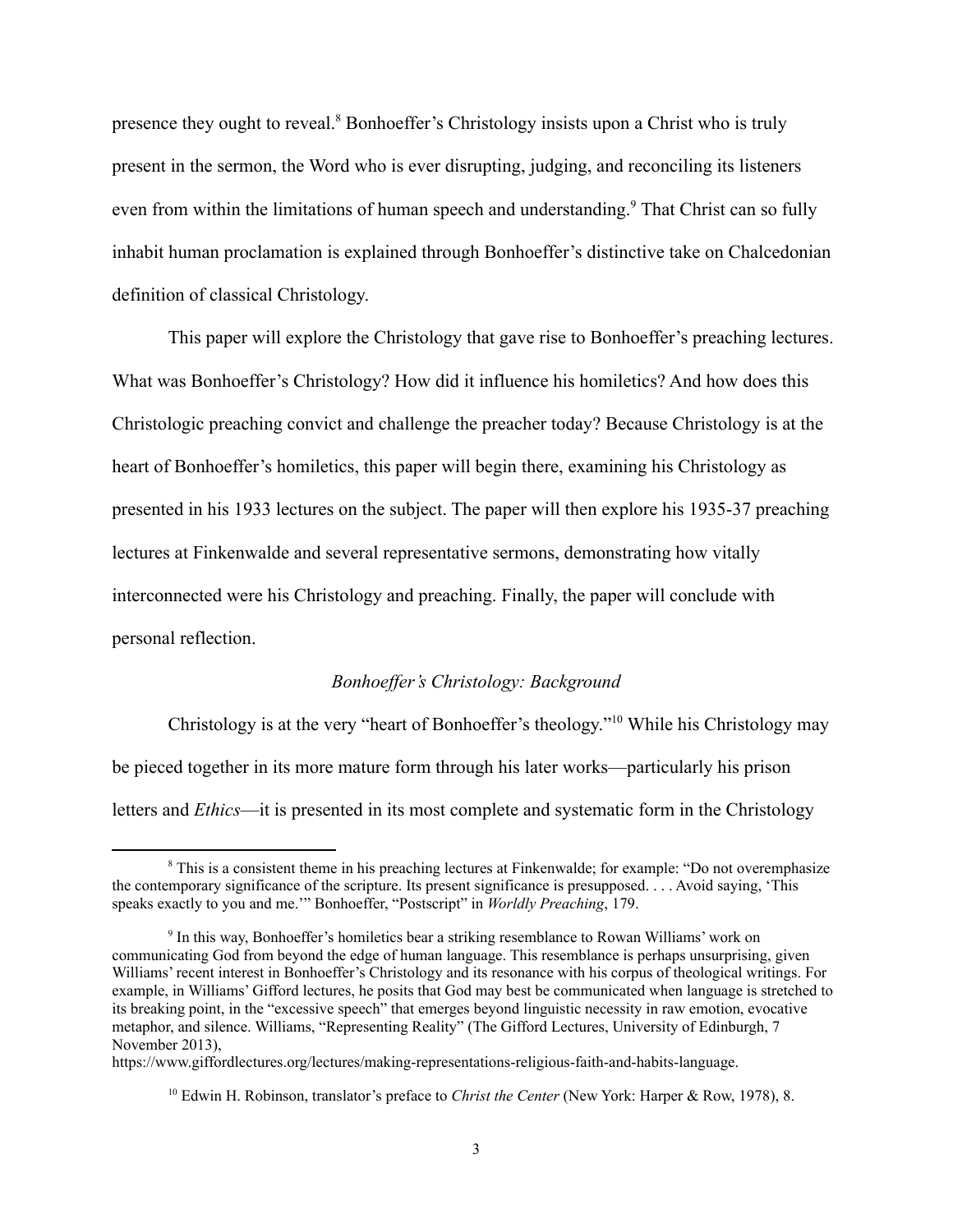lectures he delivered in the summer of 1933 at the University of Berlin. 1933 was a watershed year. Hitler came to power in January 1933, when a barely twenty-seven year old Bonhoeffer was engaged in parish ministry and lecturing at the University of Berlin, participating in a church and faculty with which he was increasingly at theological odds.<sup>11</sup> The young Bonhoeffer watched with alarm as even "the most intelligent people totally lost their heads and their Bible"<sup>12</sup> amidst the Nazi pursuit of national rebirth and racial-ethnic purity. <sup>13</sup> That summer, the nationalist German Christian faction won an overwhelming majority in the national church, and its September synod was so dominated by Nazi uniforms that it became known as the "Brown Synod." During this time, the church adopted the "Aryan paragraph," restricting those of Jewish descent from church membership. Bonhoeffer and his allies' attempts to counter this measure failed, and he became a founding member of the breakaway Confessing Church in response, co-authoring its foundational documents with such contemporaries as Karl Barth.14 In the summer of 1933, Bonhoeffer's essay "The Church and the Jewish Question" was published, placing him squarely in opposition to the church's nationalist turn:

In reality, *it is the duty of Christian proclamation to say: here, where Jew and German together stand under God's Word, is church: here it will be proven whether or not the church is still church*. If someone feels unable to continue in church fellowship with Christians of Jewish origin, nothing can prevent him from leaving this church fellowship. But it must be made clear to him, with ultimate seriousness, that he is turning his back on the place where the church of Christ stands.<sup>15</sup>

 $13$  Ibid., 3

<sup>11</sup> Larry Rasmussen, Introduction to *Dietrich Bonhoeffer Works, Volume 12, Berlin: 1932-1933* by Dietrich Bonhoeffer, ed. Larry Rasmussen (Minneapolis: Fortress Press, 2009), 1-2.

<sup>&</sup>lt;sup>12</sup> Ouoted in Rasmussen, 14.

<sup>&</sup>lt;sup>14</sup> Ibid., 14-17.

<sup>15</sup> Dietrich Bonhoeffer, "The Church and the Jewish Question," in *Dietrich Bonhoeffer Works, Volume 12, Berlin: 1932-1933*, ed. Larry Rasmussen (Minneapolis: Fortress Press, 2009), 370. Italics added.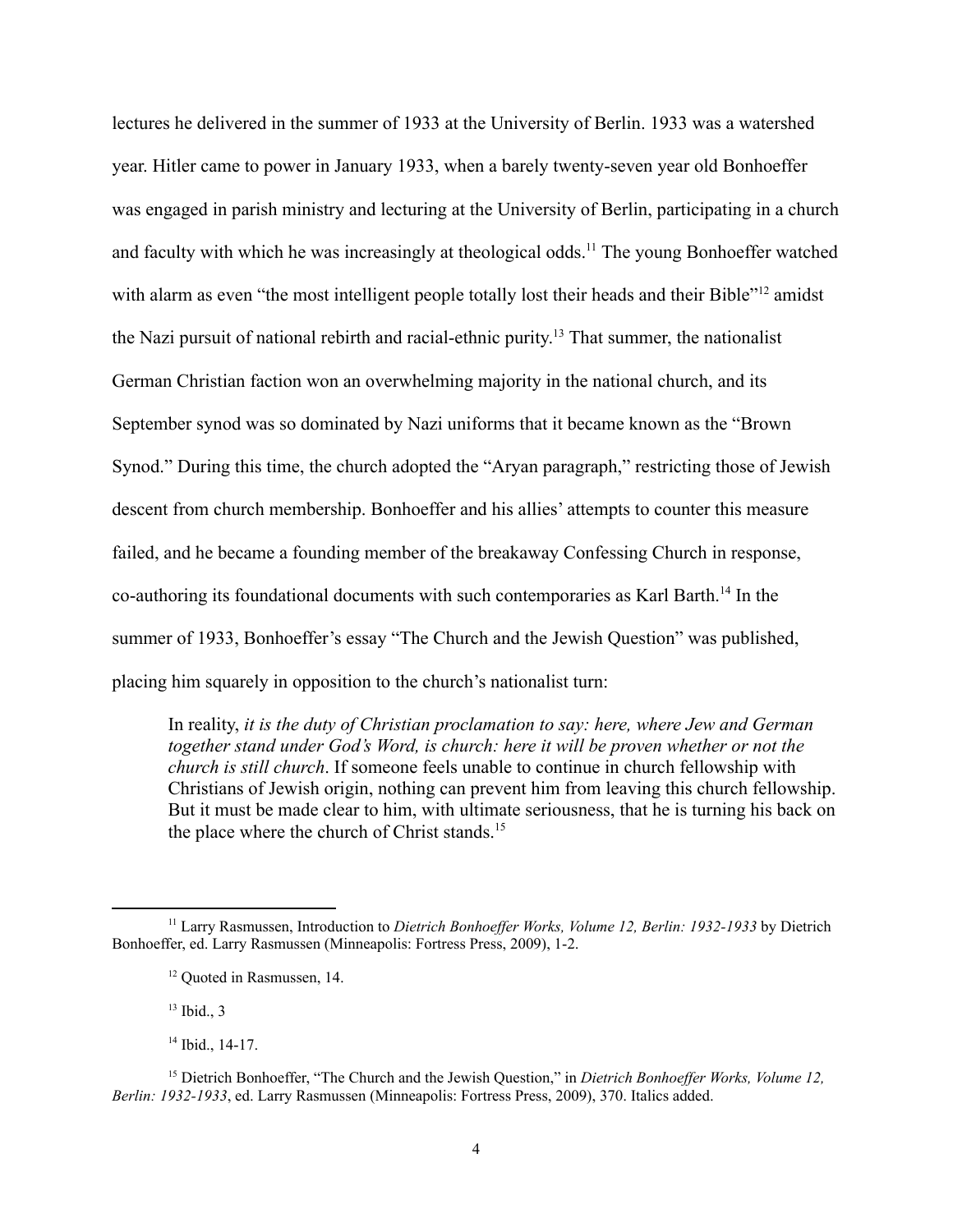Bonhoeffer's resistance to the Aryan paragraph and solidarity with the Jews is rooted in both his Christology and his theology of proclamation. Christ, the judging and reconciling Word, is present in the truthful proclamation of the church—a reality that his Christology lectures of the same year would expound upon. This excerpt demonstrates the centrality of Christology in Bonhoeffer's thought in 1933, before the major events of Bonhoeffer's personal and political life. Though early in his theological career, Bonhoeffer's Christology was already the seed from which his later thought would grow. The Christology of his 1933 lectures was not annulled by later experience, only expanded and deepened, remaining throughout his life "the basis of his thinking about Christ."16 Thus these early lectures will serve as the basis for examining Bonhoeffer's Christology in this paper, for as his translator notes, in them "we come very close to the mind of Bonhoeffer."17

Yet this text is not without its challenges. First, it is not Bonhoeffer's own; his original written lectures were never found, and were instead reconstructed from the notes of his students by friend and biographer Eberhard Bethge. While scholars agree to the trustworthiness of Bethge's reconstruction,<sup>18</sup> it remains a mediated text. Further, the lectures are unfinished. Intended to be a three-part series, the final part on "The Eternal Christ" was either never given or no manuscript preserved, leaving Bonhoeffer's Christological arc tantalizingly incomplete. These textual challenges make for difficult reading, but present an interesting analogy to the Word itself about whom they are concerned. Through this mediated, translated, incomplete text,

<sup>&</sup>lt;sup>16</sup> Rasmussen, 9. See also Williams, 169: "The themes of the [Christology] lectures are foreshadowed in earlier lectures and sermons, and are developed with extraordinary creativity both in the fragments of Bonhoeffer's *Ethics* and in the prison letters."

<sup>&</sup>lt;sup>17</sup> Robinson, 9.

<sup>&</sup>lt;sup>18</sup> Much of Bonhoeffer's prison correspondence was with Bethge; they maintained an intimate friendship of personal and theological exchange, and Bethge was entrusted with his corpus after his death. See Robinson, 8.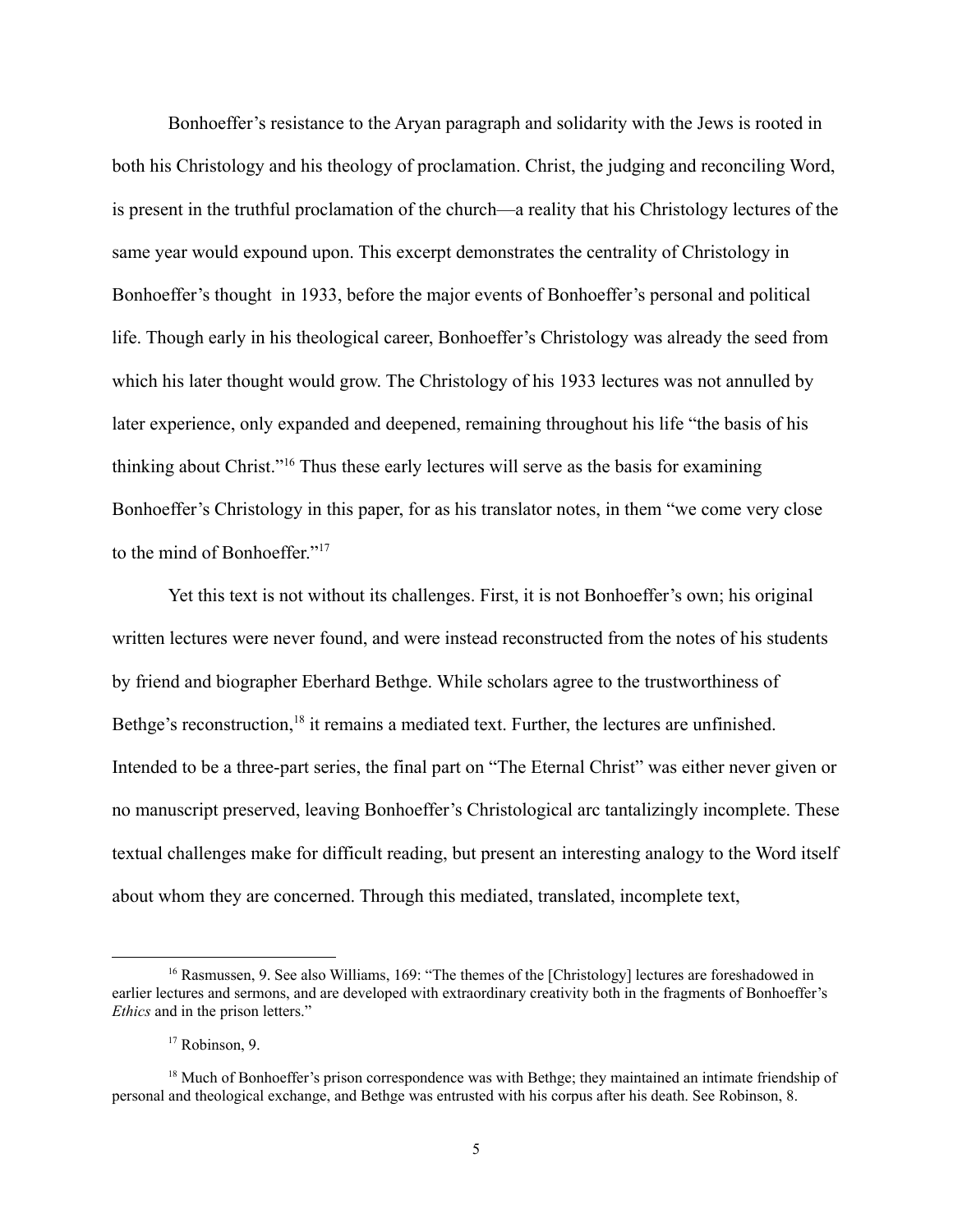Bonhoeffer's Christology emerges with freshness and clarity, not diminished by the creaturely limitations by which it is conveyed but embodying them as though from the mouth of Bonhoeffer himself. "Here [in the lectures] we can listen to Bonhoeffer,"19 his translator claims; here we encounter "the mind of Bonhoeffer" despite whatever human error might be preserved in the texts. It is this mind, this Christological thought, which communes with and impresses upon the mind of the reader. In this way, the shortcomings of the text become its adornment, and the form of the lectures uniquely mirrors their subject.

Bonhoeffer's text is divided into two parts: "The Present Christ—the Pro Me" and "The Historical Christ," corresponding generally to the respective ideas of the Christ of faith and the Jesus of history which had so dominated Protestant theology from the 17th to 19th centuries.<sup>20</sup> In Bonhoeffer's treatment, there is no competition between the present and historical Christ, nor between his divine and human natures, and the two sections are bound together in a unified Christological vision rooted in classical Chalcedon orthodoxy. The Chalcedon Definition established the non-competitive union of Christ as one person in two natures "without confusion, change, division, or separation."21 Rowan Williams, whose recent work has focused on a retrieval and fresh appraisal of Bonhoeffer's Christology, notes that one could read his lectures "explicitly as a kind of commentary on this [Chalcedonian] mainstream doctrinal reflection rather than as a drastic departure or a modern eccentricity."<sup>22</sup> Within this commentary and without eccentricity, however, Bonhoeffer still carves out a distinctive Christological grammar that enables him to bring clarity to persistent Reformation debates and creatively articulate the

 $19$  Ibid.

<sup>20</sup> Bonhoeffer, *Christ the Center*, 43, 69-73.

<sup>&</sup>lt;sup>21</sup> Andrew Louth, "Christology in the East from the Council of Chalcedon to John Damascene" in *The Oxford Handbook of Christology*, ed. Francesca Aran Murphy (Oxford: Oxford University Press, 2015), 139.

 $22$  Williams, 170.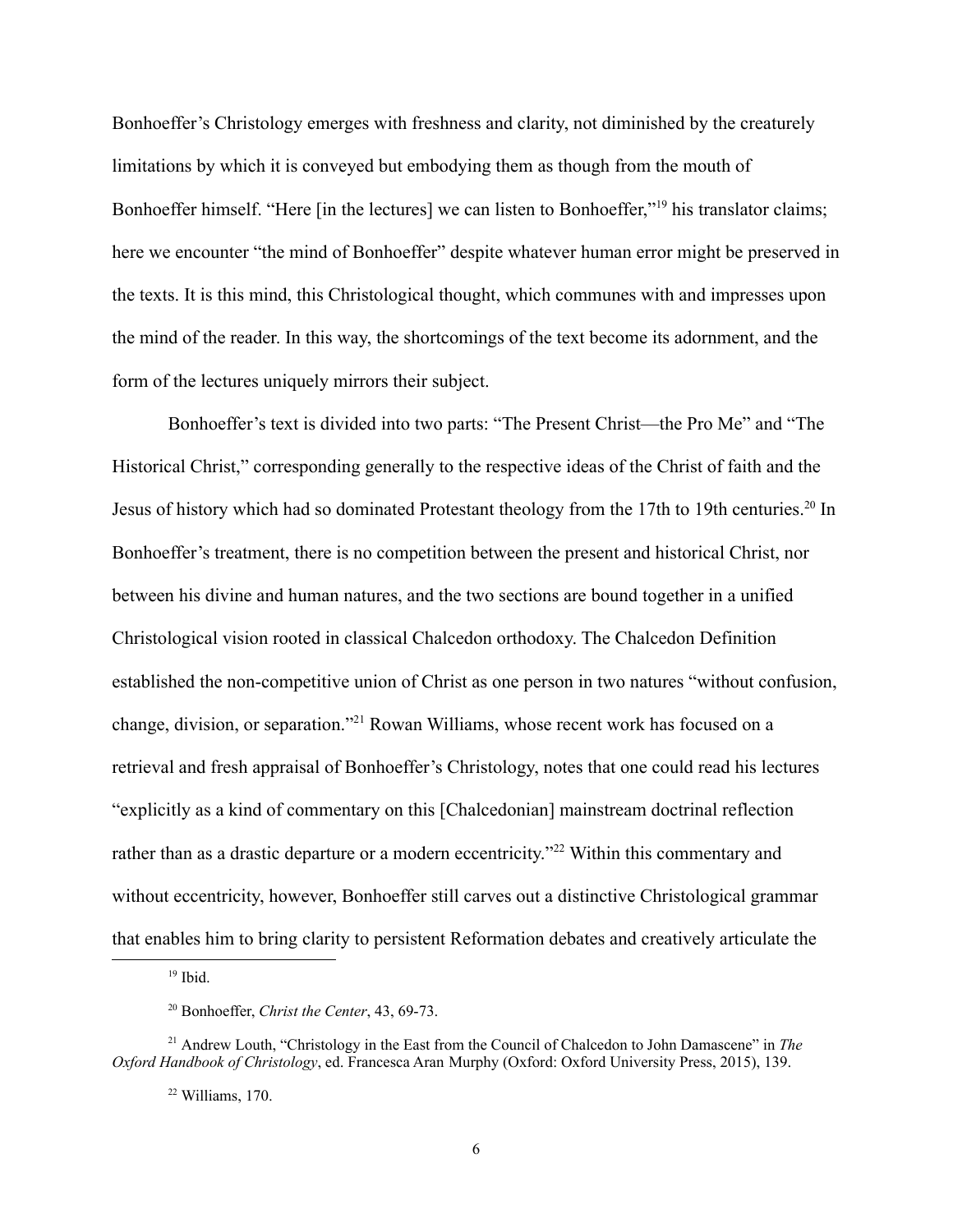relevance of the present Christ to pressing matters of the day. His distinctive grammar includes several elements: Christology as a question of "who" rather than "how"; Christ as Counter-Logos; and Christ as *pro me*.

## *Christology as a Question of "Who" vs "How"*

"Only because Christ is present can we question him. This presence is the necessary presupposition for the unfolding of the christological question."23 Thus Bonhoeffer creatively reimagines Christology's starting point as a question, rather than a proposition, addressed to the person of Christ.24 Bonhoeffer's approach to Christology-as-question gives him a flexible starting point to move from the negative parameters established at Chalcedon ("without confusion, change, division, or separation") toward a positive Christology that asks, "Who is this God-Man?" Beginning Christology in question rather than in statement, and asking "who" rather than "how," enables one to puzzle out the mysteries of Christ's incarnation within the bounds of orthodoxy but at the very limits of speech and understanding. Bonhoeffer's new starting point thus preserves what he perceives as Chalcedon's strength: "a factual, but also living, statement which bursts the bounds of all thought-forms."<sup>25</sup>

But it is not enough to begin Christology with a question; that question must have its proper form and object. To Bonhoeffer, that object can only be the person of Jesus, the one of whom the church has declared, "He is God." The theandric union revealed in Jesus Christ through the witness of scripture and the church is the starting premise for Christology. Because Christ is a unified person, not an interplay of natures, this question can only be properly framed

<sup>23</sup> Bonhoeffer, *Christ the Center*, 43.

<sup>24</sup> Williams, 183.

<sup>25</sup> Bonhoeffer, *Christ the Center,* 88.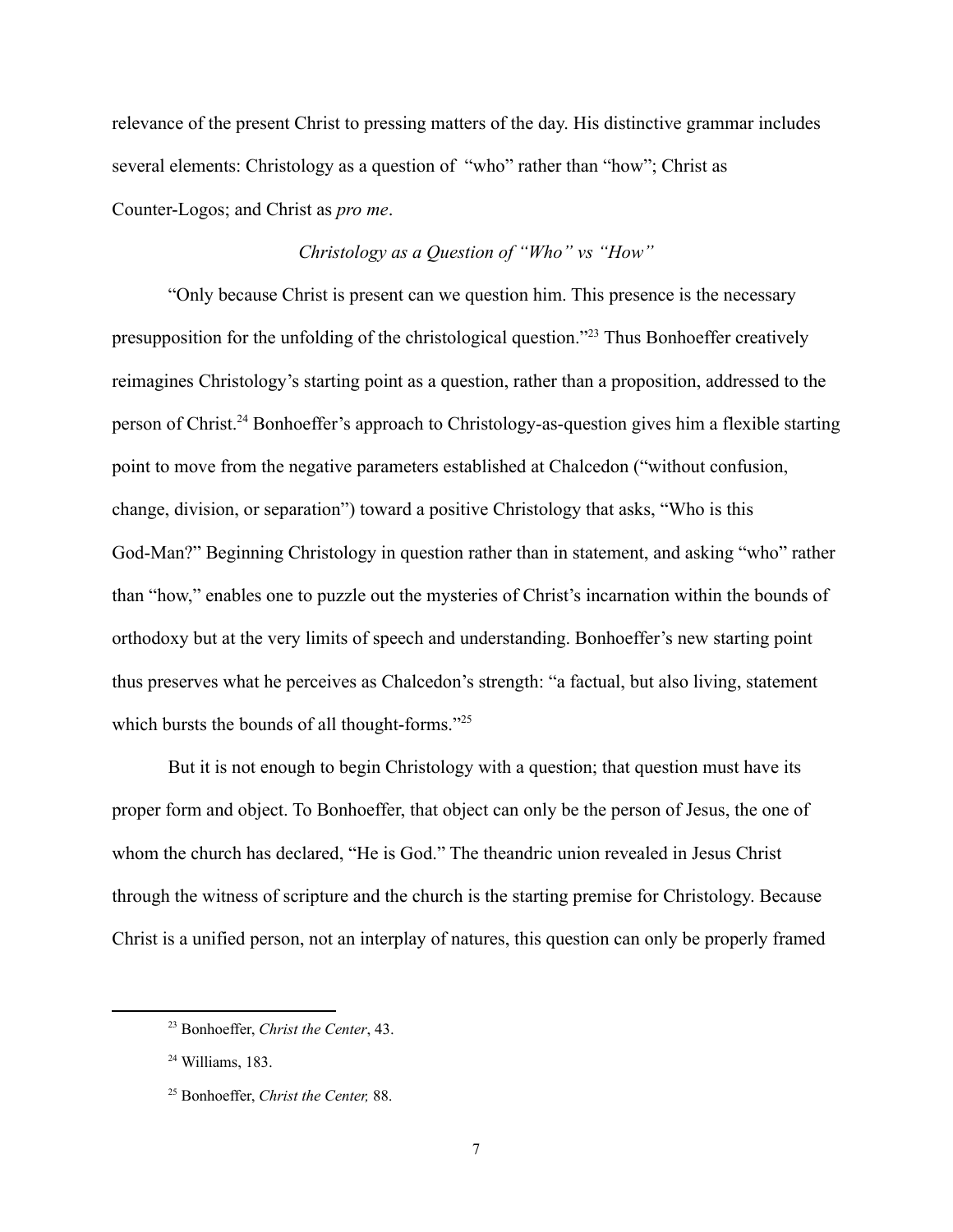as "who," never "how." Christ, the God-Man, is the object of Christological inquiry, and the only question that can properly be asked of him is, "Who are you?"26 Rowan Williams explains:

For Bonhoeffer, what matters most is the repudiation of what he calls the 'how?' question. Confronted with Christ, we can only ever ask 'who?'Any theology that seeks to show how the Incarnation is *in principle* or *in theory* possible . . . is an attempt to stand at an angle to the actual encounter and to speak of Christ as if he were a possibility rather than always and inescapably an actuality. $27$ 

The inescapable actuality of Christ's presence can only begin to be addressed in the question, "Who are you?" This question anticipates a response, and therefore the one who asks listens attentively for the address of Christ. Listening, silence, and humble anticipation are thus the posture of the church that would begin to study Christ. Bonhoeffer writes, "In the humble silence of the worshiping congregation we concern ourselves with Christology."28

## *Christ as Counter-Logos*

If the starting point for Christology is a question, then Christ must be its answer. This answer is the Logos, the Word, God's communication of Godself to the human logos that asks "Who are you?" In reimagining Christology's starting point as this "who" question, Bonhoeffer defines how this logos can be conceived. The logos is not timeless truth or transcendent idea; it is not a God-concept suspended outside of time, simply waiting to be perceived, classified, and apprehended by the human logos. If it were so, this Logos would be stripped of its personhood, reduced to an idea about which the human logos may inquire, "how?"29 And if the Logos may be classified by the scientific inquiry of the human logos, it remains vulnerable to counter-logos, to the progressive understanding of the human logos as new iterations of thought interrogate (that

<sup>26</sup> Ibid., 102.

<sup>27</sup> Williams, 183. Italics added.

<sup>28</sup> Bonhoeffer, *Christ the Center*, 27.

<sup>29</sup> Bonhoeffer, *Christ the Center,* 49-51*.*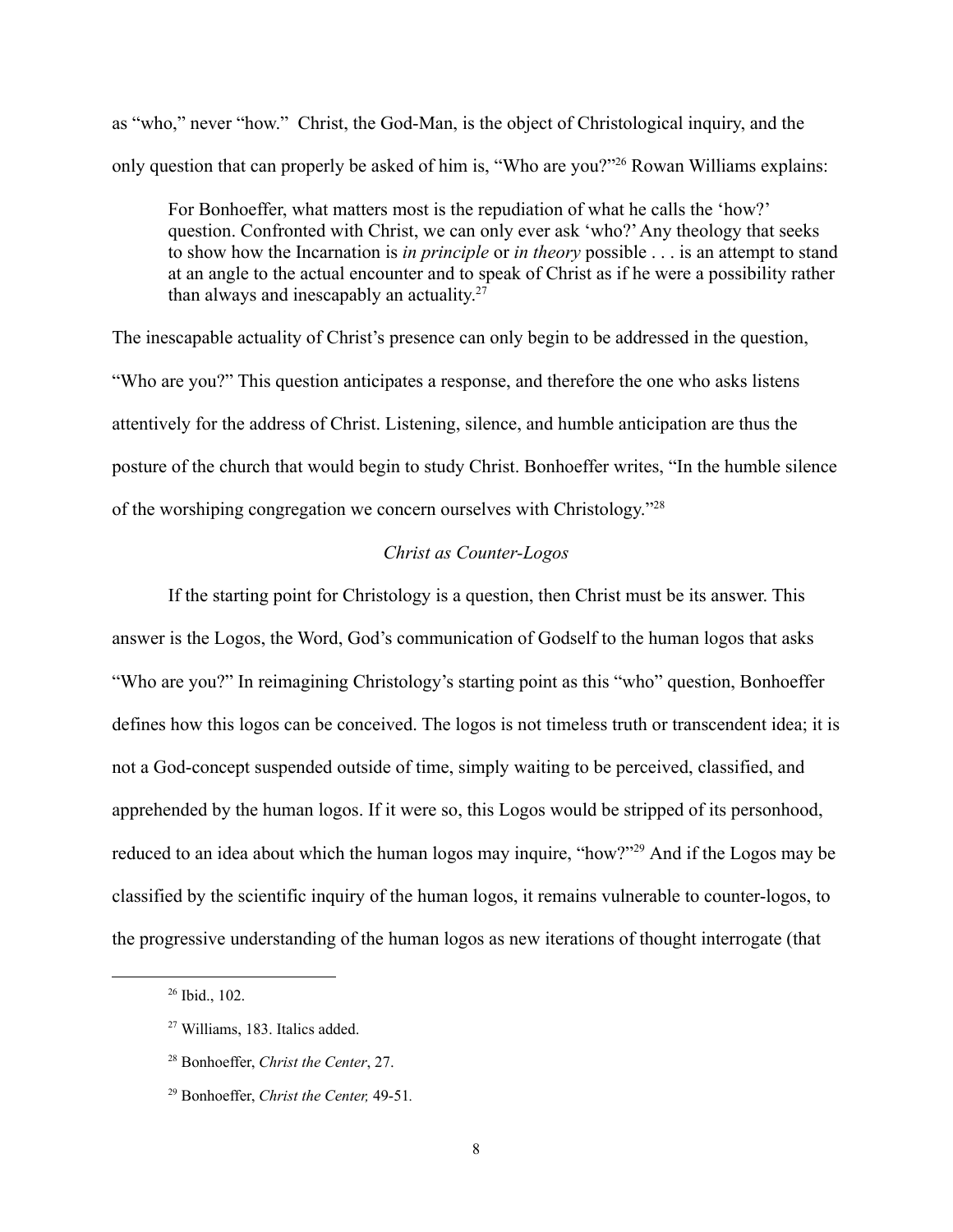is, counter-logos) this transcendent idea. The divine Logos is approached by human logos (understanding of God), counter-logos (challenge to this understanding), and new human logos (new synthesized understanding) in a progressive understanding.<sup>30</sup>

Such an approach, rooted in "how" questions, was reminiscent of the modern Protestant liberalism that had emerged in 19th century Germany, and against which Bonhoeffer's Christology served as bulwark and corrective.<sup>31</sup> This liberalism found its roots in the European Enlightenment—by which "man began to become conscious of his power for science, and of his power through science"<sup>32</sup>—and was especially propelled into theological discourse through German theologian Friedrich Schleiermacher, known as "Father of Modern Liberal Theology." Under Schleiermacher's significant influence, 19th century theology reconceptualized God as a divine *concept* to be discovered from human consciousness (that is, human logos), rather than a divine *being* to be encountered only through God's self-revelation (that is, divine Logos).<sup>33</sup>

Against such theology, Bonhoeffer helpfully describes the divine Logos as "living address."34 Here, the term "living" indicates embodied personhood, freedom, and dynamic connection to the human logos in unique, time-bound connection. "Address" implies the Logos as communication and the necessity of an addressee, a community in which the Word discloses itself to another. The "who" of the Logos is Christ the Living Address, Christ the Word

<sup>30</sup> Ibid., 29-30.

<sup>&</sup>lt;sup>31</sup> Ibid., 28-29, 100-101. Though Bonhoeffer only occasionally mentions the dangers of such thought explicitly in his lectures, his entire Christology project may reasonably be read in light of such theology as the dominant thought in German academia. Williams describes Bonhoeffer's Christology as a retrieval of the classical orthodoxy of Chalcedon and the Reformers. Williams, 170.

<sup>32</sup> Karl Barth, *Protestant Theology in the Nineteenth Century*, trans. Brian Cozens and John Bowden (Grand Rapids, MI: Eerdmans, 2002), 25.

<sup>&</sup>lt;sup>33</sup> My articulation of modern liberalism here is a paraphrase from an earlier paper of mine. Amy Rowe, "Theology in Purgatory: Karl Barth's Feuerbachian Critique of Modern Liberalism and a Modern Application" (class paper, Trinity School for Ministry, Ambridge, PA, 14 December 2020).

<sup>34</sup> Ibid., 50.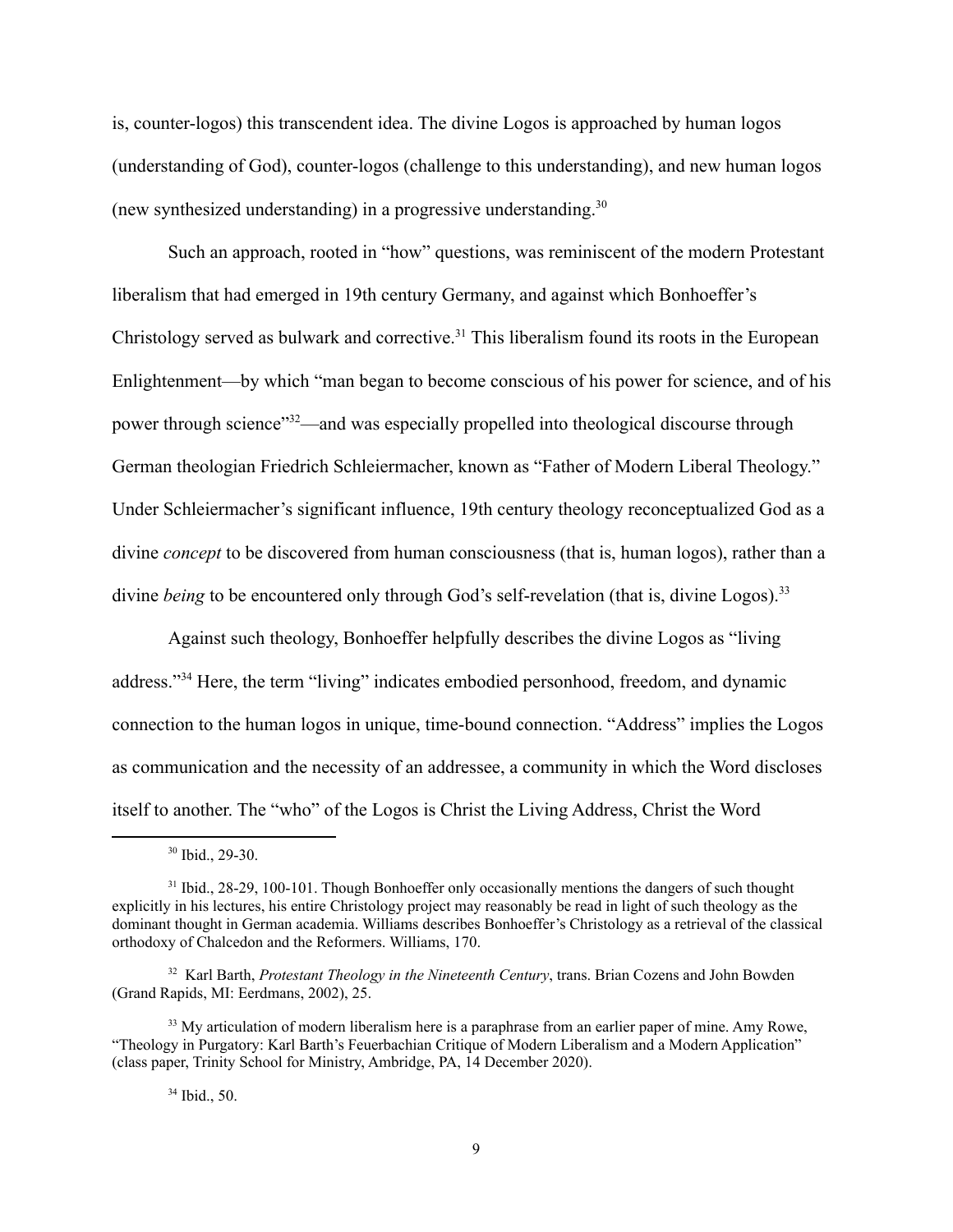addressing another. In other words, Christ himself is the Counter-Logos, a new being rather than a new idea which confronts the human logos decisively.<sup>35</sup> Bonhoeffer writes:

The question, 'Who are you?' is the question of dethroned and distraught reason; but it is also the question of faith: 'Who are you? Are you God himself?' This is the question with which Christology is concerned. Christ is the Counter-Logos. Classification is no longer a possibility, because the existence of this Logos spells the end of human logos. . . . He only answers to the question, 'Who?'36

By changing the Christological starting point, Bonhoeffer is able to retain the essential personhood of the Logos while bringing it into contact with the human logos. But this contact "places a man in truth before God,"<sup>37</sup> creating a crisis for the human logos. Confronted by the addressing Logos, the limits of one's own logos become clear. The human logos cannot ask "Who are you?" from within its limited consciousness or risk reducing the divine Logos to merely a projection of the human logos. Instead, the divine Logos must answer the question of its personhood before the human logos can ever posit the question. Thus the human logos discovers that the Logos it questions is already questioning it, an interrogation under which the human logos must either submit or rebel.<sup>38</sup> Rowan Williams describes this encounter:

Faced with the radical challenge to its own logos, humanity seeks the death of the divine Logos. The reality that is Jesus cannot be made to reflect us back to ourselves in our own terms, so that if we do not accept the mortality and death of our human logos, we are going to be complicit in the death of the Word of God. . . . For Bonhoeffer, human logos recognizes its true destiny only when confronted with what demands its death . . ..<sup>39</sup>

*Christ pro-me*

- <sup>36</sup> Ibid.
- <sup>37</sup> Ibid., 50.
- <sup>38</sup> Ibid., 59-61.

 $35$  Ibid., 30.

<sup>39</sup> Williams, 185-186.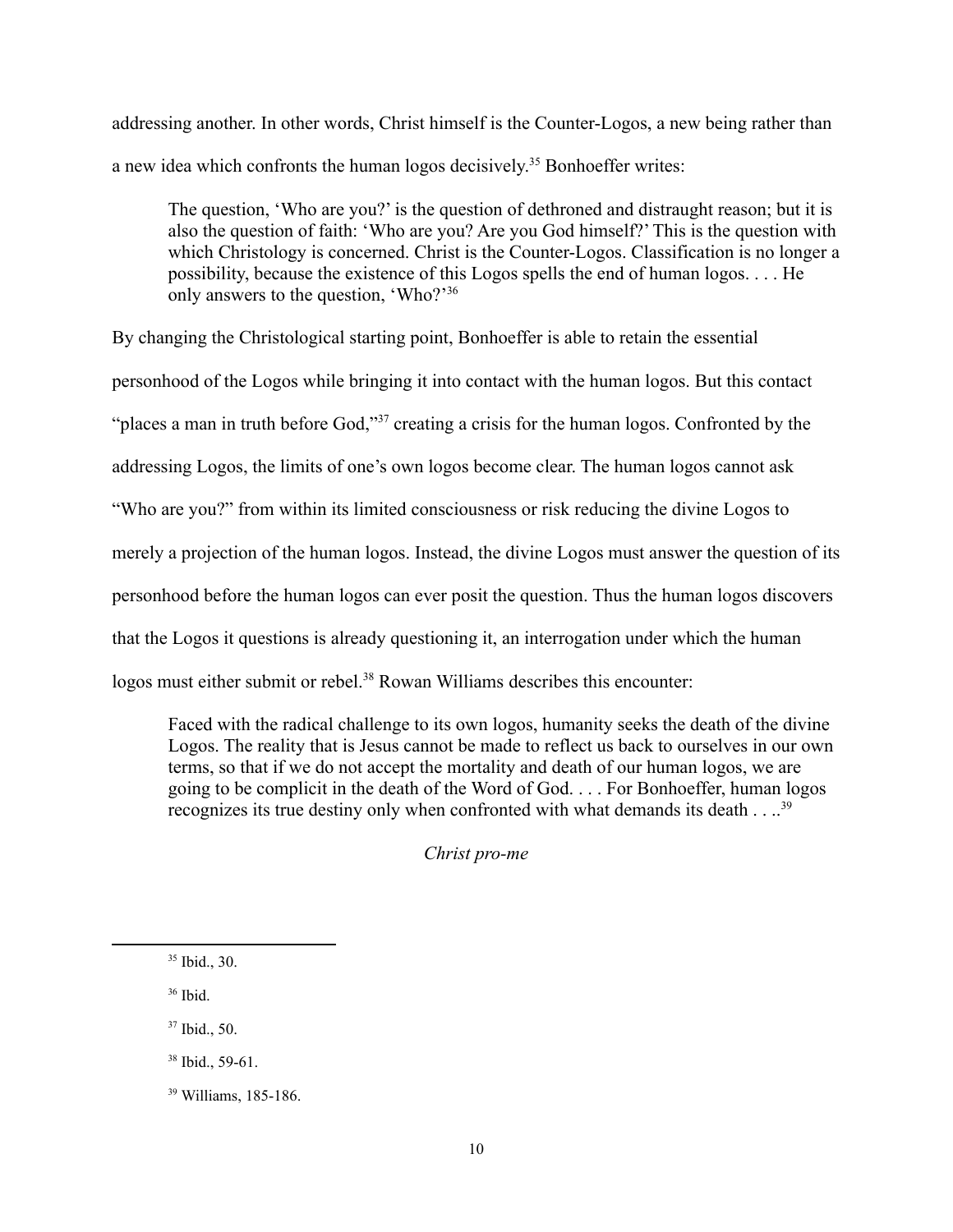At this crisis of confrontation between divine Logos and human logos, the Christological reality becomes clear. Confronted by the living address who is Christ the Word, "man in his being and existence is placed in the truth<sup>-40</sup> and his predicament as limited human logos is revealed. He must ask, "Who are you?" but he requires union with Christ before this question may possibly arise from his corrupted human logos, now under the judgment of the Logos. Here is the liberating word of the gospel: Christ the divine Logos has entered the human logos in the humiliation of Jesus Christ.<sup>41</sup> This humiliation is not the fact of the incarnation—the incarnation is simply the "who" of Jesus Christ the God-Man—but of Christ's free assumption of the likeness of sinful flesh.<sup>42</sup> By this humiliation, Christ has willed to be both question and answer, divine address and addressee, law and grace, command and forgiveness, enabling the human logos to know itself at once judged and received by the divine Logos. The non-competitive union means that God in Christ is at once exalted and humiliated, fully human and fully divine without either nature competing for space. This union allows for what Williams calls "the double solidarity of Christ with God and with us, a solidarity which does not require any aspect of either term to be brushed out of the picture."<sup>43</sup> The Logos who questions the human logos has already graciously provided his own response by his humiliation, enabling the human logos to ask the essential question of faith: "Who are you?"

Here, at the encounter between Logos and logos, does the true "who" of the God-Man and the true starting point of Christology become clear. God in Christ is radically and wholly *pro*

<sup>40</sup> Bonhoeffer, *Christ the Center*, 51.

 $41$  Ibid., 49.

 $42$  Ibid., 52. Bonhoeffer is careful throughout his Christology to make the distinction that Christ's humiliation is not in his incarnation, but in his assumption of the sinfulness of human nature terminating in the cross. "God is revealed in the flesh [that is, the incarnation] but concealed in the stumbling block [that is, his humiliation or offence]," 54

<sup>43</sup> Williams 173.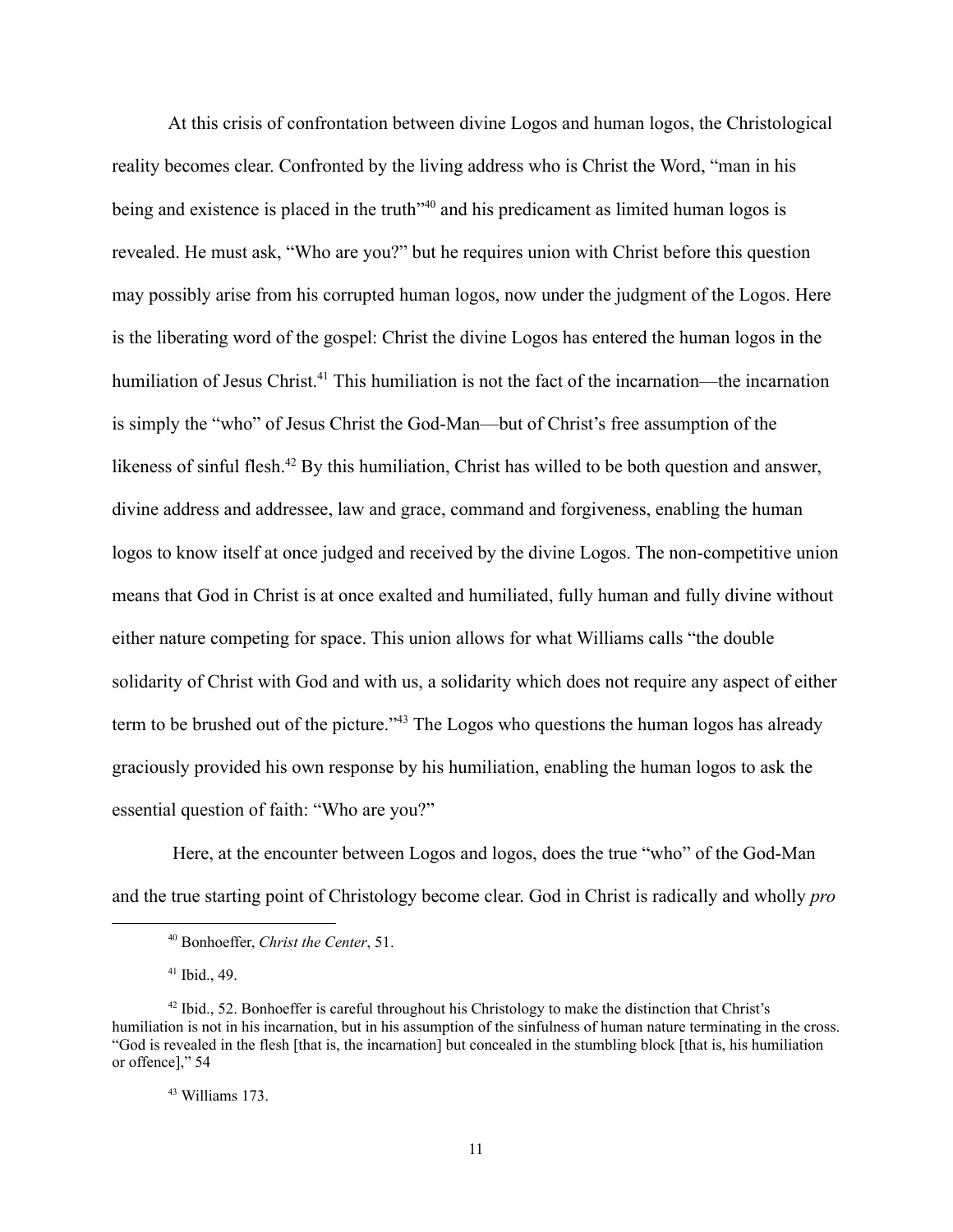*me,* that is, for me. To Bonhoeffer, this is not an accident, effect, or emanating consequence of the incarnation, but is the vital ontological reality of Christ's being. "Christ is *only* Christ for me . ... Specific Christological work can begin freely once this presupposition is accepted."<sup>44</sup> Christ the Word is only truly present in his being-for-me. And in the presence of Christ's being-for-me, I become truly me, newly created as being-for-Christ. Bonhoeffer writes:

He stands *pro me*. He stands in my place, where I should stand, but cannot. He stands on the boundary of my existence, beyond my existence, yet for me. That brings out clearly that I am separated from my "I" which I should be [the "I" which is able to address the Logos as "who"], by a boundary which I am unable to cross. The boundary lies between me and me, the old and new "I." It is in this encounter with this boundary that I shall be judged. At this place, I cannot stand alone. At this place stands Christ, between me and me, the old and the new existence. Thus Christ is at one and the same time my boundary and my rediscovered centre. He is the center between "I" and "I," and between "I" and God. The boundary can only be known as boundary from beyond the boundary. In Christ man recognizes it and thereby at the same time finds his new centre again. It is the nature of the person of Christ to be in the centre. . . . When we turn the question, "Where?" back into the question, "Who?", we get the answer. Christ is the mediator as the one who exists *pro me*. That is his nature and mode of existence.<sup>45</sup>

Christ's essential identity lies in his being radically *pro me*, the one who exists for my sake.

In this way, Bonhoeffer's Christ *pro me* creatively reframes the non-competitive union as the vehicle for Christ's solidarity with the world. Just as the divine and human natures are not rivals within Christ, so Christ's being is not rival to my being; rather, in his humiliation Christ has forgone any such rivalry in favor of union with humanity.<sup>46</sup> Jesus Christ is truly, wholly, radically *pro me*; he freely embodies vulnerable other-directedness. Williams helpfully summarizes Bonhoeffer's claim:

If God is wholly for us in Christ, God is never seeking to displace our createdness in order to win for Godself a space in the world; thus faith can never be a matter of securing

<sup>44</sup> Bonhoeffer, *Christ the Center*, 47. Italics added.

<sup>&</sup>lt;sup>45</sup> Ibid., 60. Although Bonhoeffer begins this section with a question of "where," he earlier clarifies that such a question may be asked because it has already been situated within the person of "who.

<sup>46</sup> Williams, 90-91.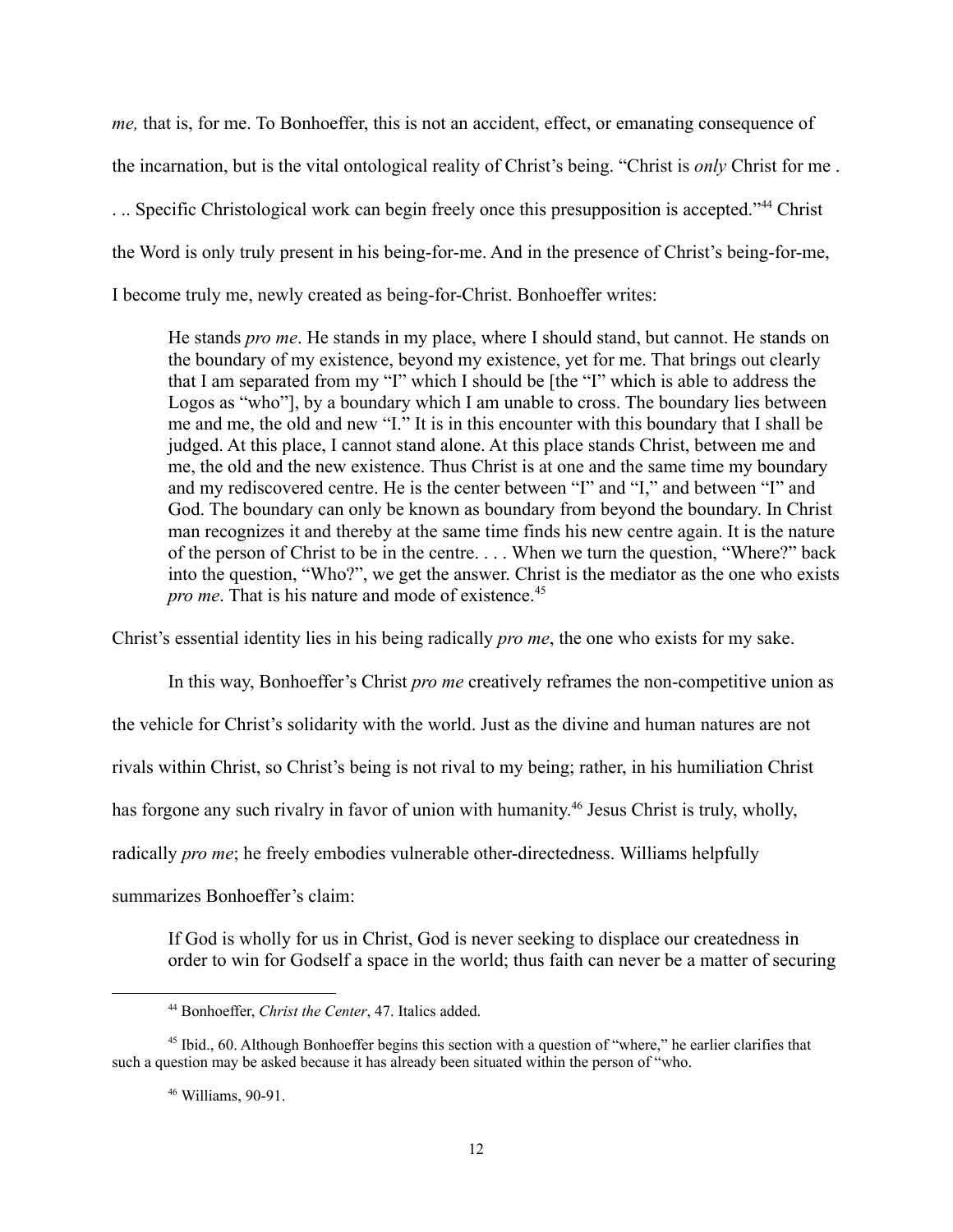a territory within the world, over against some alternative space of human action and aspiration. The challenge of the incarnate Christ is to see God's work as directed toward the wholesale pervading of created reality by the divine without any loss of its integrity.<sup>47</sup>

Bonhoeffer has reframed the starting point and grammar of Chalcedon Christology in such a way as to address the major Christological debates of the ages, as well as radically reimagining Christ's present solidarity with the world as the basis of Christian life and practice.

## *Christological Implications for Preaching*

While Bonhoeffer's life and works in later years would focus on the ethical implications of such solidarity, his Christology lectures focus on its implications within the church, particularly in the ministries of proclamation and sacrament. A thorough treatment of the Eucharistic outworkings of Bonhoeffer's Christology lies beyond the scope of this paper; however, a brief summary will highlight the complementarity of word and sacrament as Christ's presence in the church. Bonhoeffer describes the incarnate Christ present in the sacrament in a manner consistent with his Christological claims, a presence that cannot be interrogated by questions of "how," but only of "who."48 Who is the Christ present in the sacrament? Christ is the incarnate God-Man, present in his humiliation in the creaturely elements of bread, wine, and human body in the sacrament.<sup>49</sup> By this construction, Bonhoeffer bypasses and ultimately dismisses Reformation debates over both the *Extra Calvinisticum* and Luther's *Genus Magestaticum* as "conceptual blind alley[s]" which fail Christologically by answering the "how" and not the "who" of Christ's presence in the sacrament.<sup>50</sup> Bonhoeffer then likens Christ's

 $47$  Williams, 170.

<sup>48</sup> Bonhoeffer, *Christ the Center*, 54. "The question about the presence of Christ in the sacrament may not be posed or analysed as a question about the humanity and deity of Christ, but only as the question of the presence of the God-Man in the form of his humiliation."

<sup>&</sup>lt;sup>49</sup> See note 47 above for elaboration on Bonhoeffer's use of "humiliation," which is not the same as his incarnation. E.g., "The humiliation is no accident of his divine-human substance, but it is his existence." Ibid, 57.

<sup>50</sup> Bonhoeffer, *Christ the Center*, 56-57.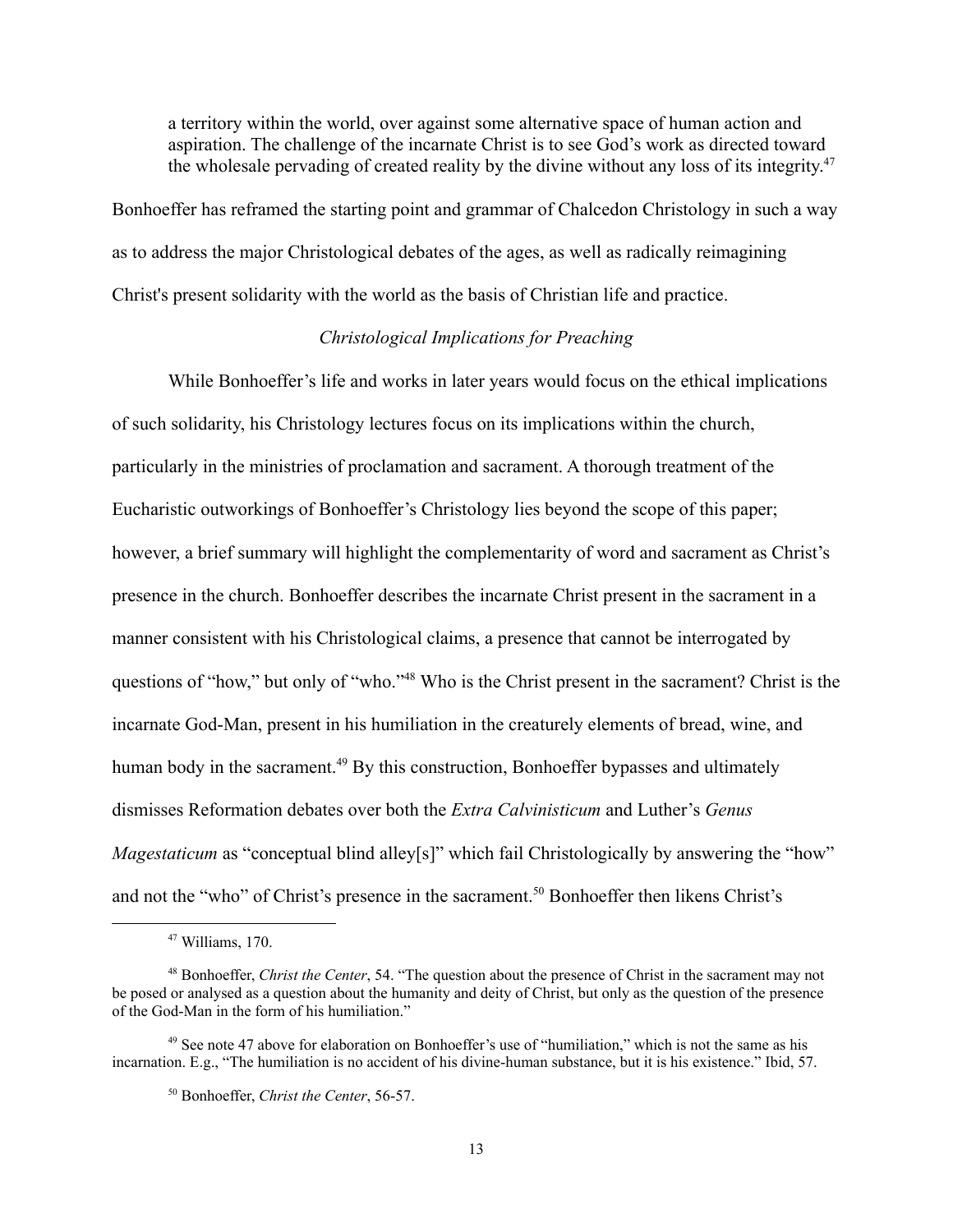presence in the sacrament to his presence in preaching, asserting that the "one judging and forgiving Christ, who is the Word" is completely present in both.<sup>51</sup> This Word is present in preaching in the human logos; he is present in the sacrament in the human body and created matter. In both, he is Christ *pro me*, Christ as being-for-others, the Creator present as creature and thereby making a new creation within his union. $52$ 

Christ the Word is also present in and as the Word of the church in the spoken word of preaching. Bonhoeffer's Christological grammar once again centers on the question of "who," pressing this question to its startlingly incarnational conclusion:

Christ's presence *is his existence* as proclamation. The whole Christ is present in preaching, humiliated and exalted. . . . The sermon is both the riches and the poverty of the Church. It is the form of the present Christ to which we are bound and to which we must hold. If the complete Christ is not in the preaching, then the Church is broken.<sup>53</sup>

Christ exists in the humiliation of the sermon as Word, Logos, living address, *pro me*. As he exists for others in the creaturely elements of the sacrament—bread, wine, the human digestive system—so he exists for others in the creaturely elements of the sermon: the human logos, the limits of language, breath, saliva, air, and ear canals. In the sermon, Christ's identity as living address is necessarily bound to his addressee in noncompetitive union between Logos and logos, Creator and creature, God and human.<sup>54</sup> Thus in proclamation, Bonhoeffer again portrays Christ as ontologically being-for-other:

The relation between God's Word and man's word in preaching is not that of mutual exclusion. The human word of preaching is not a phantom of the Word of God. Rather, God's Word has really entered into the humiliation of the words of men. Man's sermon is

 $51$  Ibid, 57.

<sup>52</sup> Ibid., 57-59.

<sup>53</sup> Ibid., 51-52. Italics added.

<sup>54</sup> Ibid., 50.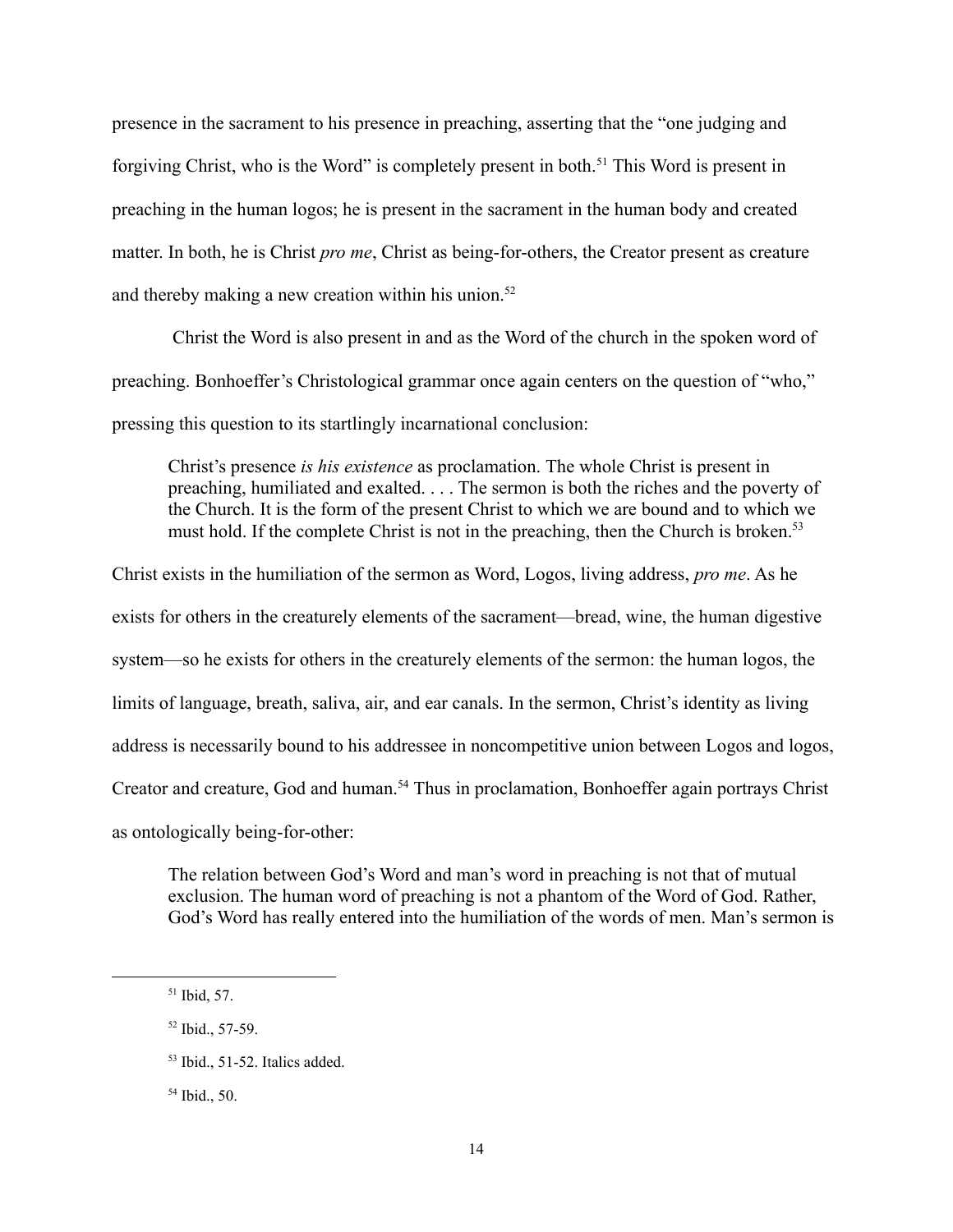the Word of God, because God has freely bound himself and is bound to the words of men $55$ 

In Christ's humiliation *pro me*, the necessity and impossibility of speaking the Word of God is resolved. Christ freely exists as God's Word of judgment and forgiveness breaking upon the congregation in the proclaimed word of the sermon.

In summary, Bonhoeffer's Christology establishes a distinctive grammar by which to retain the integrity of the Chalcedonian definition while identifying its implications for life and faith with fresh clarity and creativity. Those implications for preaching are already present, albeit in skeletal form, within his 1933 Christology lectures as described above. The tumultuous year in which those lectures were given would mark the end of Bonhoeffer's relationship with the national church and the University of Berlin; in the wake of Hitler's ascent and the church's complicity, Bonhoeffer's life took a dramatic turn. Yet the years that followed were not merely conditioned by the surrounding politics, but by Bonhoeffer's growing Christological convictions. If Christ is as fully and radically *pro me* as the Christology lectures describe, then a life of union with him must be one of radical solidarity with God and the world. The outgrowth of this Christological solidarity began to take shape in the years that followed, particularly in the preaching seminary at Finkenwalde.

#### *Finkenwalde Preaching Lectures: Background*

As mentioned earlier in this paper, Bonhoeffer became a founding member of the resistance Confessing Church after the national church became dominated by the pro-Nazi German Christian faction in its elections and synod of 1933. From 1933-35, Bonhoeffer pastored two small German-speaking congregations in London, aligned with the Confessing Church, which was still at the time a faction within the national church engaged in the "church struggle"

<sup>55</sup> Ibid., 52.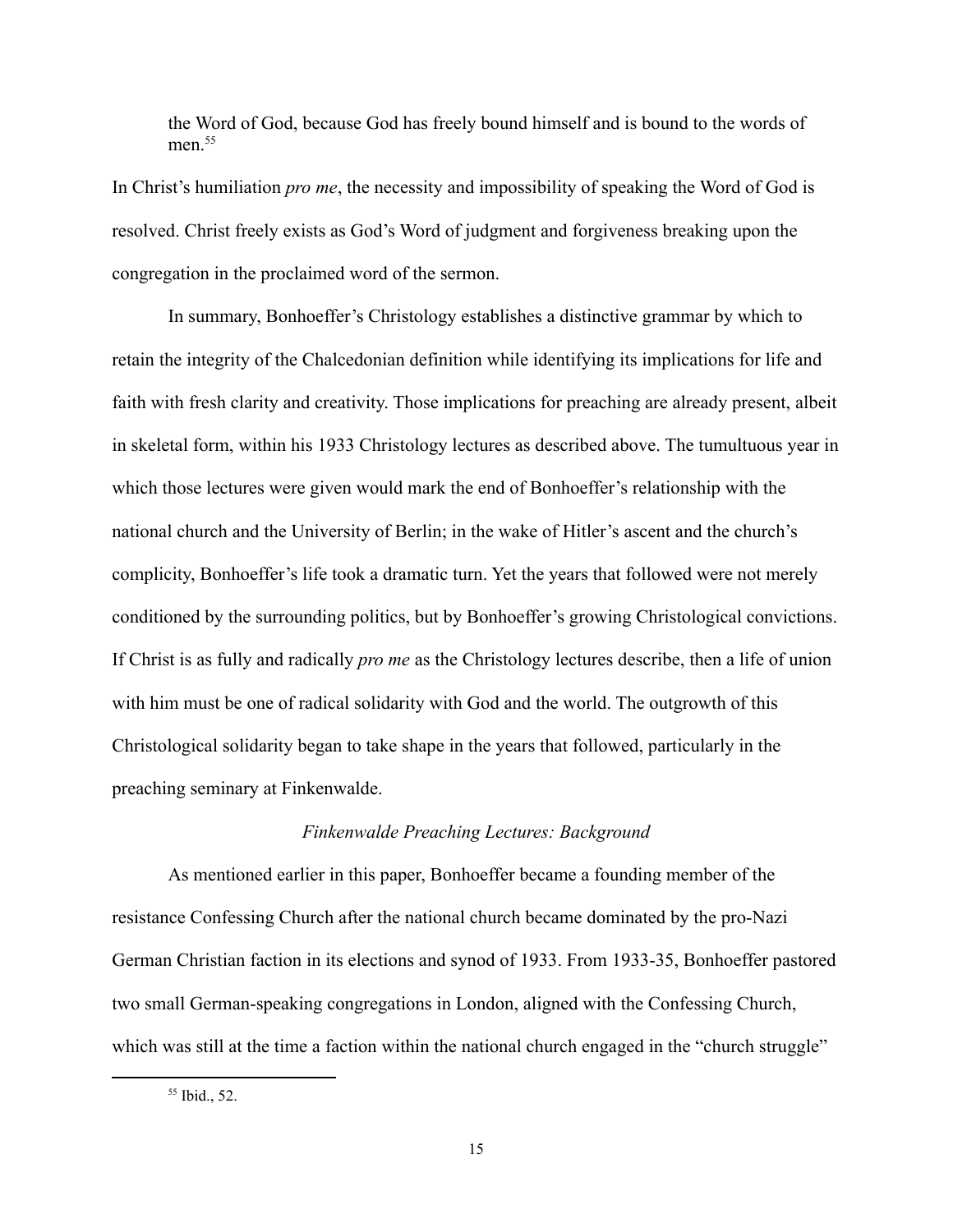for theological and ethical integrity. From 1935-37, national church policies began to make many activities and confessions of the Confessing Church illegal, driving it underground. The seminary at Finkenwalde was established during this time at a country home in the region of Pomerania, providing both a practical innovation for training pastors outside the state-controlled university system, and an opportunity for Bonhoeffer to shape an intimate Christian community centered on discipleship, a persistent theme of his work to date.<sup>56</sup> Bonhoeffer's biographer notes that soon after the seminary's establishment, the entire church "was buzzing with rumors about the terrible heresies at Finkenwalde—Catholic practices, enthusiastic pacifist activities, and radical fanaticism."57 Bonhoeffer later wrote about the theological foundations and communal rhythms of Finkenwalde in *Life Together.* This work too resonates with the Christological insights of his 1933 lectures. For example, he writes, "Christian brotherhood is not an ideal which we must realize; it is rather a reality created by God in Christ in which we may participate."*<sup>58</sup>* One hears the echoes of Christ as Counter-Logos, confronting any ideals of himself conceived by the human logos with the reality of himself as incarnate Word. The human logos may not idealize this Word, but participate in it through embodied community. This Word, this Christ *pro me*, is at the center of communal relationships: "Christ stands between the lover and the others he loves. . . . What love is, only Christ tells in his Word. Contrary to all my own opinions and convictions, Jesus Christ will tell me what love toward the brethren really is. Therefore, spiritual love is bound solely to the Word of Jesus Christ."59

<sup>59</sup> Ibid., 35.

<sup>56</sup> Bethge, 419-20.

<sup>57</sup> Bethge, 433. "Catholic practices" included rhythms of regular communal prayer, Eucharist, and mutual confession. "Pacifist activities" were discussions on nonviolence and disarmament that attracted a variety of thinkers; at the time, Lutheran theology supported compulsory military service, and most young seminarians expected to be called upon to fight at some point, making pacifism a controversial topic.

<sup>58</sup> Dietrich Bonhoeffer, *Life Together* (San Francisco: Harper & Row, 1954), 30.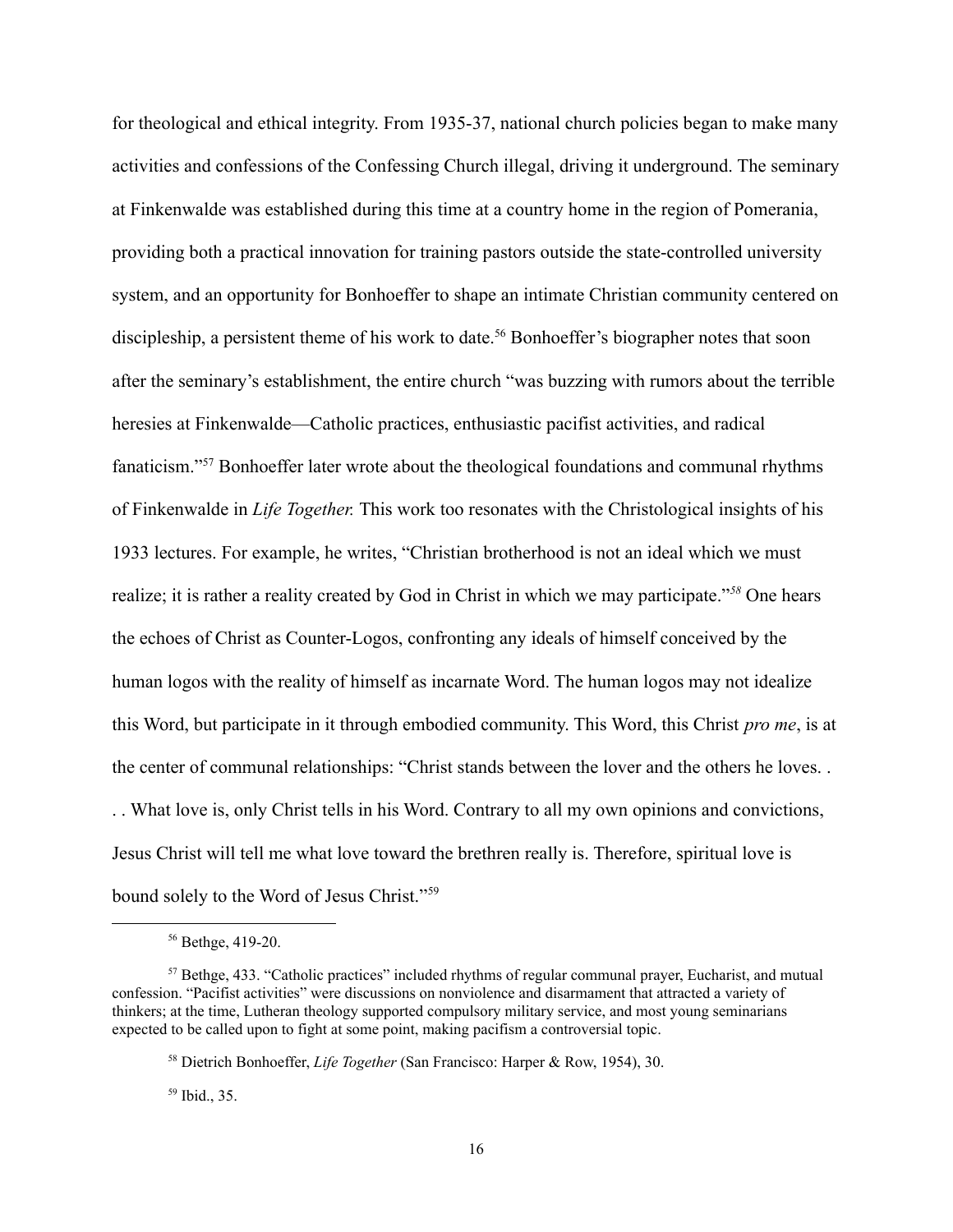In this way, Bonhoeffer sought to embody his Christology in the communal life at Finkenwalde. He and his students would not simply study the Word, but live with the Word as its center. This living Christology continued in their study and practice of preaching, which began in silent anticipation of the Word: "The speech, the Word which establishes and binds together the fellowship, is accompanied by silence."60 Bonhoeffer did not want his students to learn preaching through the vain attempts of the human logos, but by living in the Christological reality, allowing themselves to be encountered by Christ's Word and embodying his radical other-directedness in their life together.

Within this communal setting, the content of Bonhoeffer's preaching lectures is thoroughly, at times arrestingly, centered on the reality of Christ. Christology and preaching were both so central to Bonhoeffer's thought that they are at times "virtually inseparable,"<sup>61</sup> and this inseparability is clear when one places the preaching and Christology lectures side by side. The Finkenwalde lectures read as a continuation and maturation of Bonhoeffer's Christology. Because that Christology has been thoroughly explored above, this section of the paper will avoid retreading Christological ground but instead focus on how the practice of preaching is informed and permeated by Bonhoeffer's distinctive Christology.

#### *Finkenwalde Preaching Lectures: Content*

#### **Preaching that Asks "Who?"**

Christological preaching holds together the Chalcedonian union of Christ, approaching its subject as a person in noncompetitive union with humanity. Bonhoeffer writes, "The proclaimed word is the incarnate Christ himself. . . . The preached Christ is both the Historical One and the

<sup>60</sup> Ibid., 78. Cf. the opening lines of Bonhoeffer's first Christology lecture, some of which are quoted earlier in this paper: "Teaching about Christ begins in silence. . . . In the humble silence of the worshiping congregation we concern ourselves with Christology." *Christ the Center*, 27.

<sup>61</sup> Fant, Preface to *Worldly Preaching*, ix.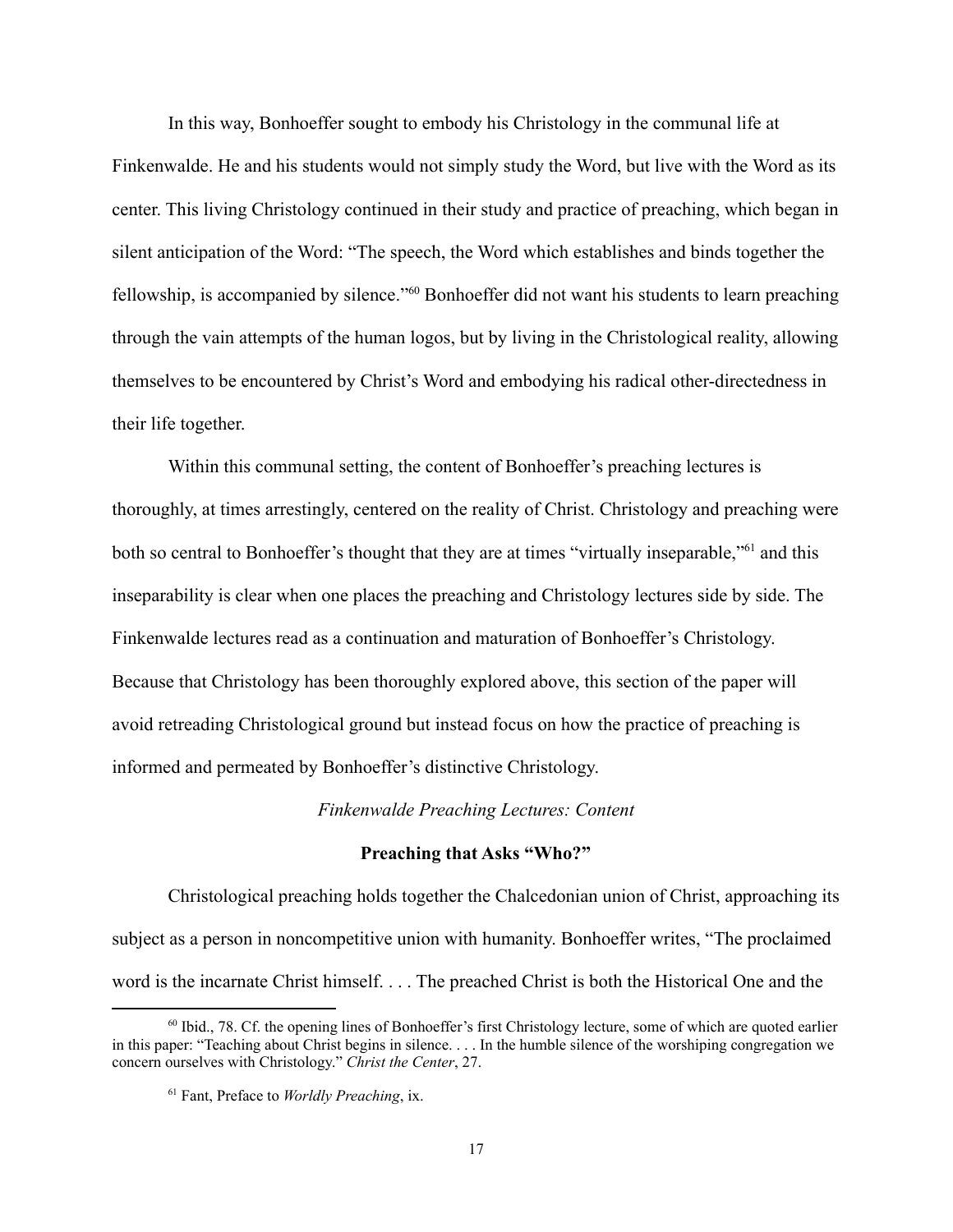Present One."<sup>62</sup> The preacher, as the theologian, must be careful to approach this Christ as a "who" rather than a "how." To do so, the preacher must adopt a posture toward his craft of curious questioning rather than scientific classification. This posture is reflected in the preaching lectures' discussion of the preacher as witness to scripture.

Bonhoeffer clarifies that the preacher is a witness to the testimony of the apostles in scripture, who themselves bear witness to the testimony of Christ. Such an understanding of this living, interconnected witness keeps the preacher in perpetual contact with the "who" of scripture: Jesus Christ, to whom all scripture bears witness. This witness does not emerge from the preacher's own doctrinal perception, but by the commission of Christ in scripture. "Only where Christ is preached is God present. Without him the sermon is at best nothing more than empty doctrine. If Christ is preached, then the sermon is a witness."<sup>63</sup> When the preacher is commissioned to bear witness, he is sent by Christ to proclaim Christ, and his craft is thus oriented from beginning to end around the central, undivided person of Christ. In other words, the act of proclamation persistently asks "Who is the Christ revealed in scripture?" and invites the congregation into the act of this Christ-directed curiosity. This act of witnessing also compels the preacher to "stand behind his testimony," such that his life and accomplishments are neither prop nor distraction from the testimony of Jesus Christ. "As he preaches, the witness himself is continually involved in the decision for or against the preached Christ."64 In the crafting of the sermon, the preacher is thus always interrogating the Christ who interrogates him from within the revelation of scripture.

<sup>62</sup> Bonhoeffer, *Worldly Preaching*, 126.

<sup>63</sup> Ibid., 133.

<sup>64</sup> Ibid., 134.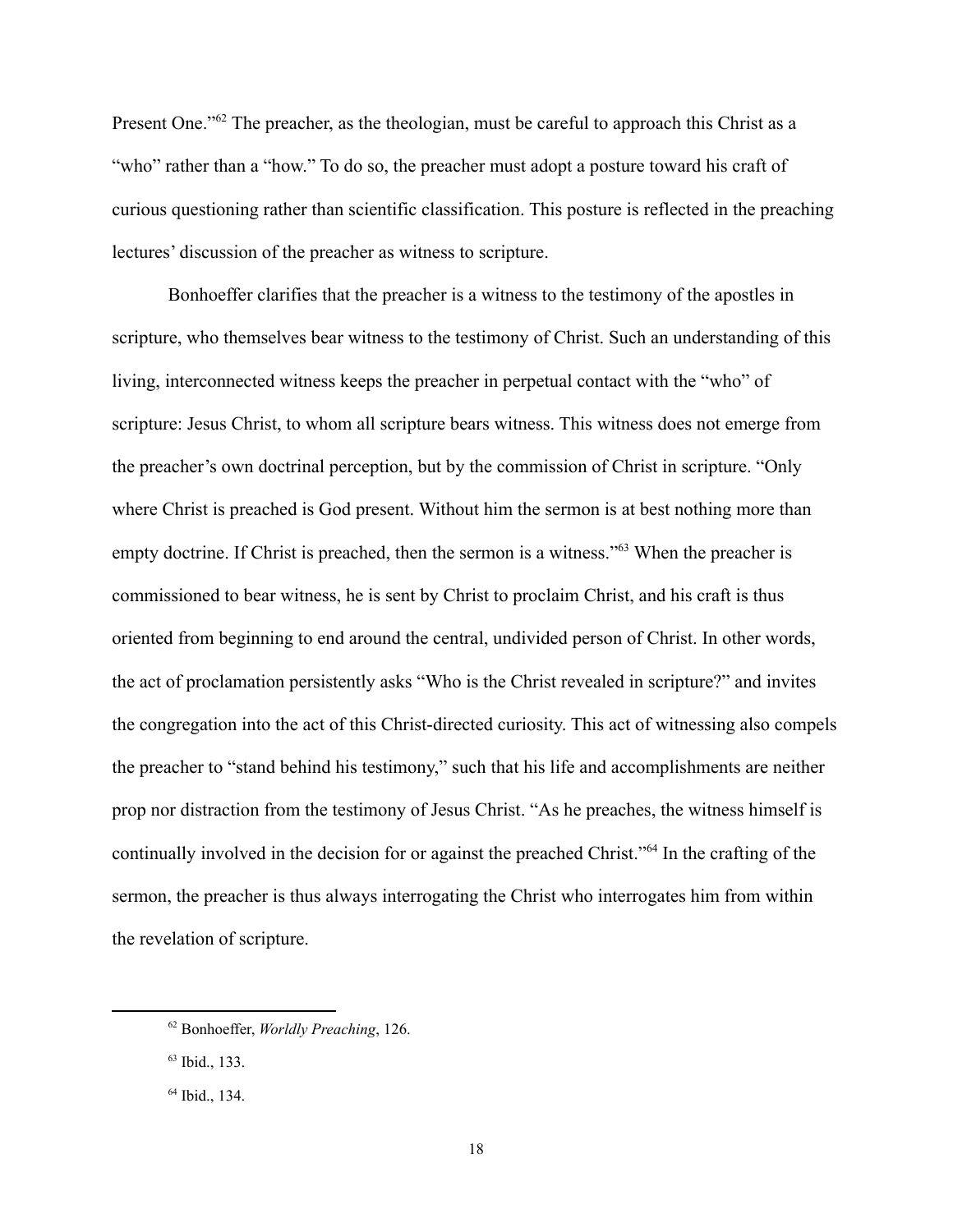Further, the question of "Who" locates the preacher's task within the revelation of scripture. Bonhoeffer describes the preacher "accompany[ing]" the text into the congregation, not subjecting it to his personal ambitions or doctrinal inquiries, but permitting "the Word's almost magnetic relationship to its congregation."65 This magnetism is retained in the witness maintaining distance between himself and that to which he testifies, so that he does not become the one witnessed to. In this distance, the preacher is constantly reminded that the address of the text is God's, not his own: "In texts of wrath, for example, I am not the one who is angry. God is. God converts, not I. It is as if I read a letter which another has written."<sup>66</sup> By maintaining a fixed focus on the Christ revealed in the word, the preacher avoids excess fatigue (to Bonhoeffer, a sure sign that Word has been obscured by self-exertion) and excess emotionalism in his preaching.

Finally, Bonhoeffer draws an interesting distinction between interpreting and explaining the text of scripture. Interpreting is the act of serving the text in proclamation, bringing it as helper into the life of the congregation, rather than wrestling it into submission within the preacher's own understanding. To do so begins in the pastor's study, where he waits in patient meditation for God's self-revelation in the text. This meditation is aided by exegetical tools and works of doctrine, but those aids must not enter the word of proclamation, only provide it solid grounding from which truthful proclamation may confidently be offered. If the preacher's entire approach to scripture is one of study, analysis, and knowledge acquisition, he risks reducing its subject to a series of "how" questions, to intellectual intrigue but not living revelation. The

<sup>65</sup> Ibid., 139.

<sup>66</sup> Ibid., 140. Cf. Bonhoeffer's instructions in the postscript to the lectures: "Do not use the scripture as a club with which to beat the congregation. . . . Do not indulge in the cataloguing of the sins and problems within the congregation. . . . Do not terrify men with the Last Judgment and death. Christ does not overpower, he knocks at the door. Therefore it is not appropriate for us to be so violent in the sermon." Ibid., 180.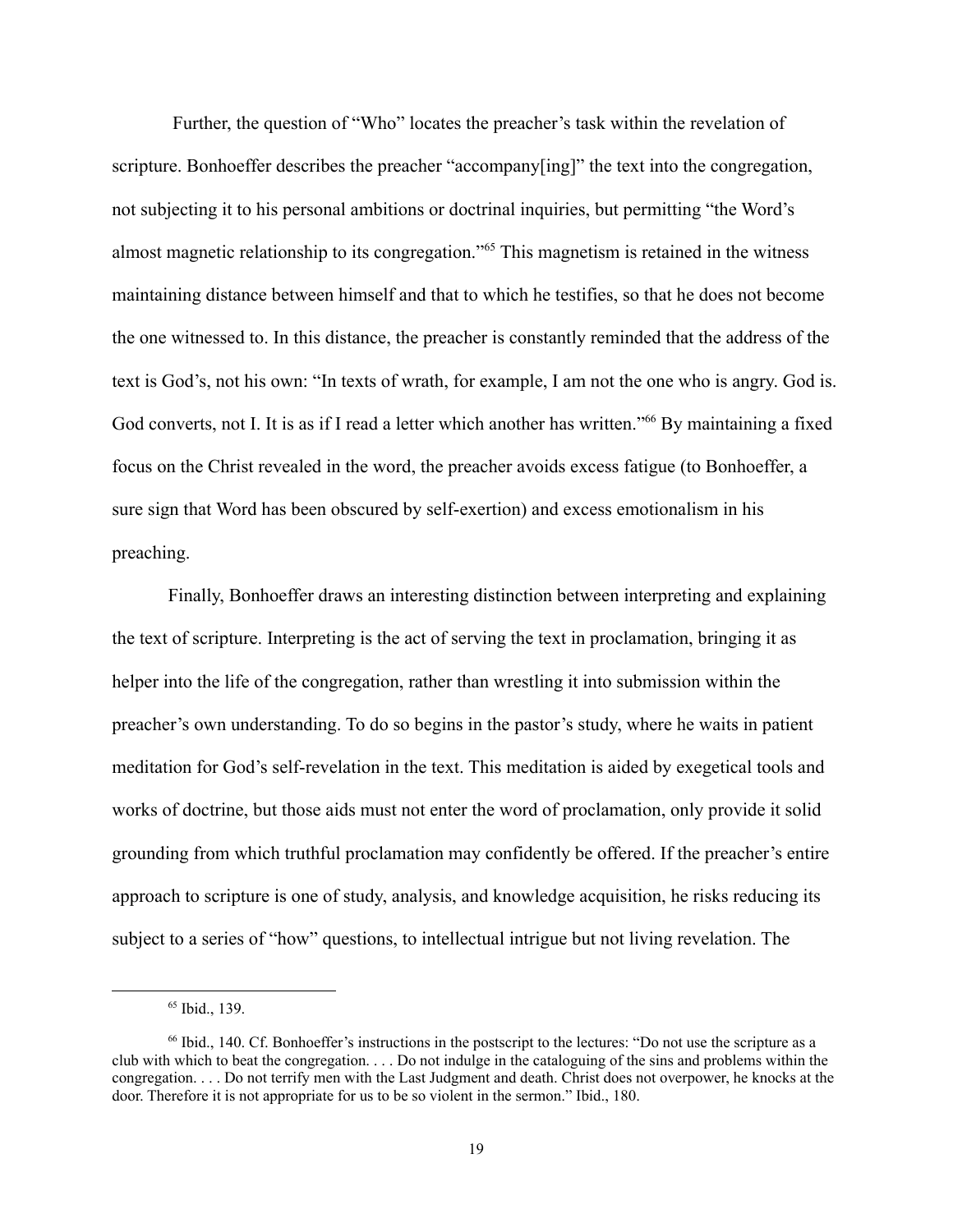"who" of Jesus Christ is revealed instead to the preacher who patiently awaits its revelation in prayer, meditation, and silent anticipation.67

Every day should begin with meditation on the scriptures. Before we meet men, we should meet Christ. Before we decide something, his decision should have confronted us. This kind of scriptural study is . . . not a matter of thinking new and great thoughts, but rather of hearing the simple old thoughts and of storing their inspiration in our hearts. We only have the commission to do this work. God intends that his Word should be read and prayed over. We leave it up to him what he will make out of it.<sup>68</sup>

Bonhoeffer's own sermons demonstrate this posture of asking "Who?" by beginning in direct address, making an evocative claim about God at the very start of the sermon which stirs curiosity and interest within the congregation. For example, one of his earliest sermons from 1928 begins, "Fairy tales and legends from the oldest times tell of the days when God walked among human beings."<sup>69</sup> Another sermon begins, "The church does not leave anyone alone"<sup>70</sup>; still another, "Dear congregation, that is certainly an extremely off-putting way to start a conversation with a person: Since you have been raised with Christ, do this and that."<sup>71</sup> These introductions evoke interest in the "who" to which they testify, bringing the congregation into that "magnetic" space of mutual attraction between Word and congregation. As the sermons progress, Bonhoeffer frequently peppers them with questions about the text, the congregation; such questions are usually rhetorical, left unanswered to charge the magnetic space between Christ and congregation. This magnetism draws the listener deeper and deeper into the evocative

<sup>70</sup> Ibid., 52.

<sup>71</sup> Ibid., 89.

<sup>67</sup> Ibid., 141-3.

<sup>68</sup> Ibid., 144.

<sup>69</sup> Bonhoeffer, *Collected Sermons*, 33.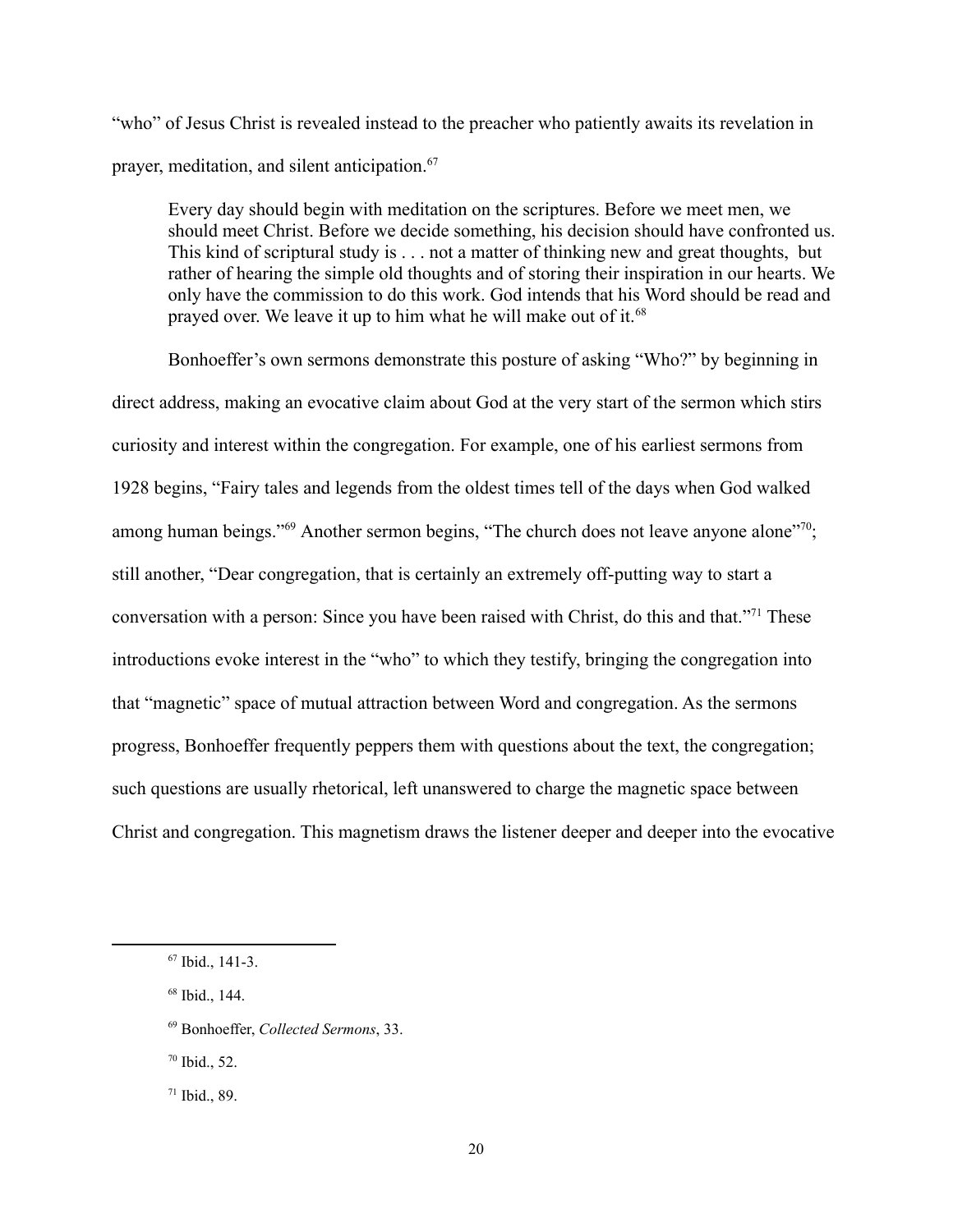Christological question, "Who is this?" until ending abruptly, not in tidy conclusion but in suspended thought, $72$  gesturing beyond the limits of speech to the Word himself. $73$ 

#### **Encountering the Counter-Logos**

In describing the practicing of sermons between the students at Finkenwalde, Bonhoeffer writes that "the worst of sins in presenting the scriptures" is to direct "attention to myself instead of to the Word."74 The avoidance of this homiletic sin is a prominent theme throughout the preaching lectures, and flows directly from Bonhoeffer's Christology. If Christ is truly present in the sermon, as Bonhoeffer unwaveringly asserts, then much of the preacher's task is to avoid obscuring his presence. The preacher must get out of the way of the self-movement of the Word from the sermon to the congregation.<sup>75</sup> In his Christology, this "getting out of the way" takes place in the confrontation between human logos and Counter-Logos. As described earlier, this confrontation must always result in either the death of the human logos or the killing of the Counter-Logos. In choosing death, the human logos paradoxically discovers its life in union with the life of the Counter-Logos. This same confrontation plays out in the sermon, week after week, as the preacher's human logos must again and again accept its death and find its life in Christ. To preach this Christ, then, is an invitation to die.76

 $72$  The examples of this are too numerous to list here, but as one representative, the sermon which began "Dear congregation" above ends with, "Lord, our ruler, eternal God! Send a hunger into the land. Not a hunger for bread and a thirst for water, but a hunger to hear the word of the Lord. Amen." Ibid., 98.

 $<sup>73</sup>$  Bonhoeffer's postscript advises: "Do not slave over the introduction and the conclusion of the sermon.</sup> You can commit yourself immediately to the Word. It is a ship 'loaded to its capacity.'" Ibid., 180.

<sup>74</sup> Bonhoeffer, *Life Together*, 78.

<sup>75</sup> Bonhoeffer, *Worldly Preaching*, 128.

<sup>76</sup> In *The Cost of Discipleship*, written during the Finkenwalde years, Bonhoeffer famously wrote, "When Christ calls a man, he bids him come and die." Dietrich Bonhoeffer, *The Cost of Discipleship* (New York: Touchstone, 1995), 44. C.f., "There are only two ways possible of encountering Jesus: man must die or he must put Jesus to death." Bonhoeffer, *Worldly Preaching*, 35.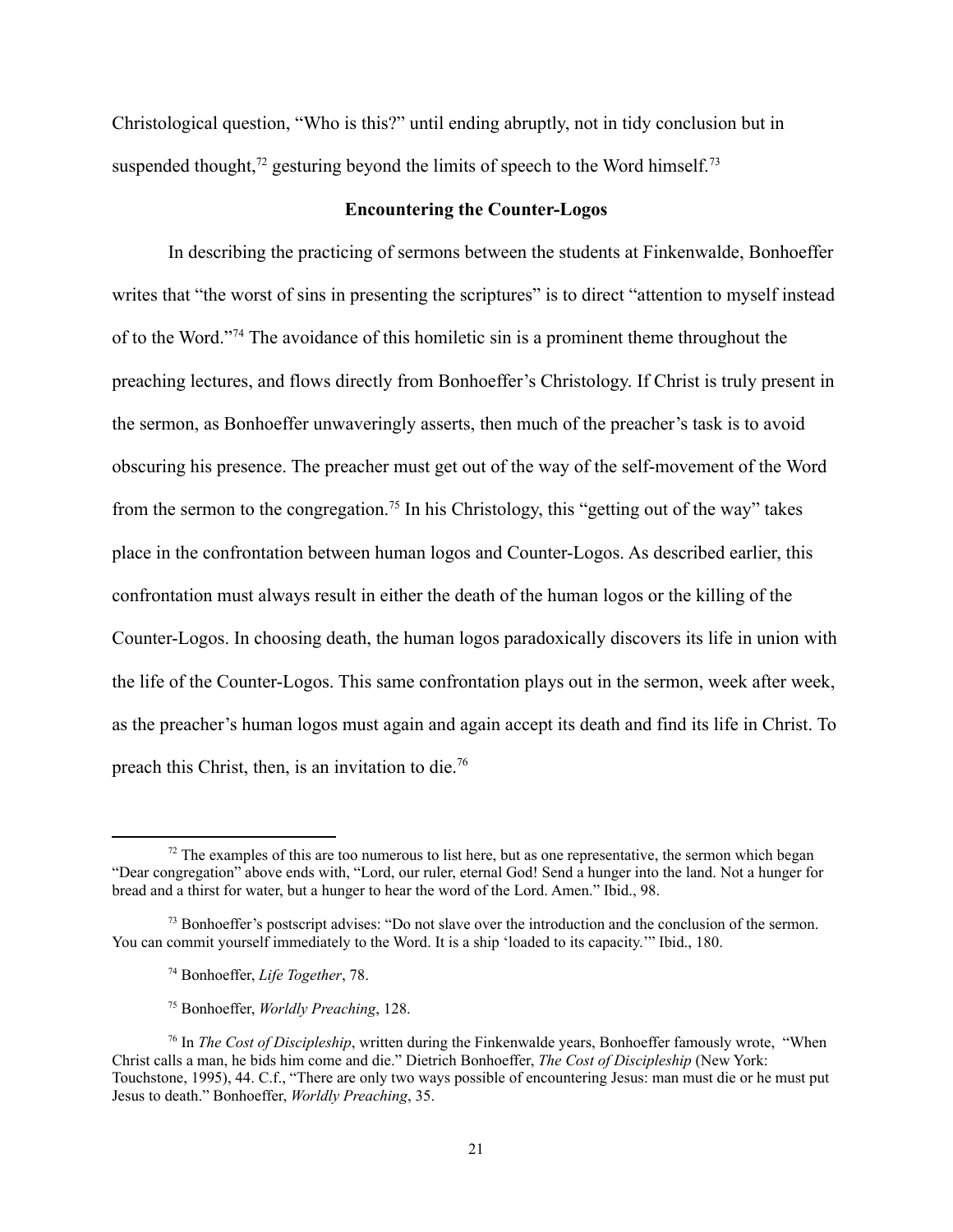This death which is merely conceptual in Bonhoeffer's Christology becomes challengingly practical in his homiletics. It requires the preacher's steadfast refusal to "indulge tricks and techniques, both the emotional and rhetorical ones"77 in favor of direct, simple speech which presents Christ and evokes a longing for more.<sup>78</sup> The sermon is not the preacher's performance nor a work of art;<sup>79</sup> it is not the place for discourse,  $80$  extensive application,  $81$ displays of virtuosity,<sup>82</sup> religious jargon,<sup>83</sup> personal anecdotes, illustrations, or quotations.<sup>84</sup> Even Bonhoeffer's guidance as to the placement of the preacher's chair during worship, his stance at prayer, and other matters of liturgical choreography are given to emphasize the reality that the preacher is merely the servant, never the center, of the church's worship.<sup>85</sup> In countless small moments of homiletic decision, Christ bids the preacher to come and die. Bonhoeffer summarizes: "The involvement of the preacher is that of a man who puts himself to death for the sake of the Word, who dies to his own will and only wishes to be a handservant of God. He wants only what the Word itself wants."<sup>86</sup>

<sup>78</sup> Ibid., 179.

<sup>79</sup> Ibid., 128.

<sup>80</sup> Ibid., 145.

<sup>82</sup> Ibid., 179.

<sup>84</sup> Ibid., 158.

<sup>86</sup> Ibid., 139.

<sup>77</sup> Bonhoeffer, *Worldly Preaching*, 137.

<sup>81</sup> Ibid., 140.

<sup>83</sup> Ibid. "The preacher must ask himself, 'Do I believe what I say? Or am I just making official sounds?'"

<sup>85</sup> Ibid.,150-5. Bonhoeffer's prescriptions are in a Lutheran liturgical context, thus not particularly relevant in an Anglican setting whose movements and gestures are prescribed by different rubrics. Nonetheless, the care with which Bonhoeffer contemplates the preacher's physical presence throughout the worship service offers an invitation to any preacher of any tradition to reflect on how one's bodily postures might signal the presence of Christ in the congregation's midst.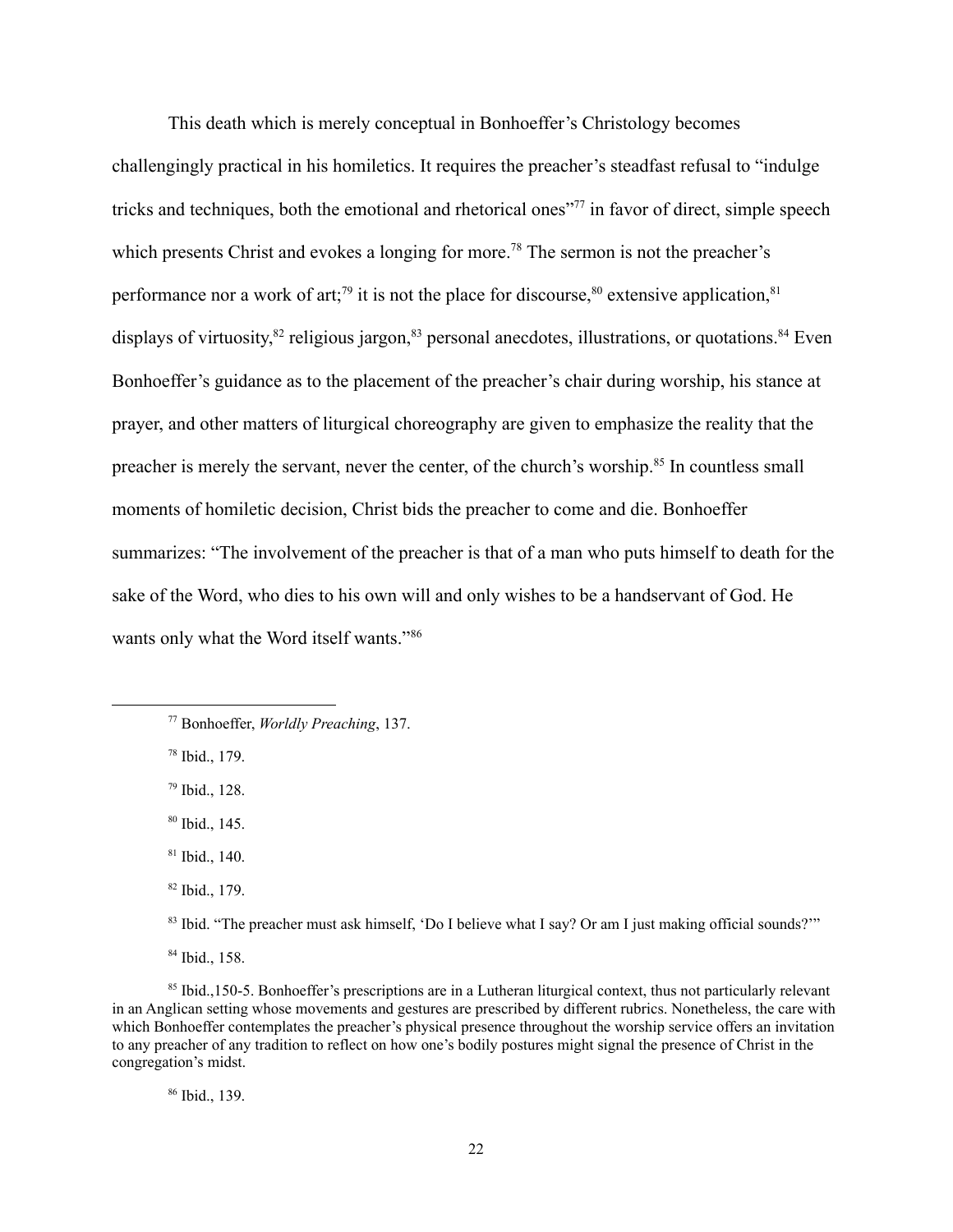However, this preacherly death does not imply sermons that are dry, unimaginative, or disconnected from the pressing concerns of humanity. Bonhoeffer's Christology asserts that in the humiliation of the proclaimed word, Christ the Word exists without rivalry or competition with the human word of the sermon. $87$  There, he "embraces the whole of humanity with its genuinely sinful nature" and "his flesh is our flesh and our flesh is his flesh."88 Thus the sermon is a place of profoundly personal solidarity between Christ and preacher, and Christ and congregation. The preacher's death does not imply the erasure of his personhood, as if he and Christ were competing for space, but the union of his personhood with Christ the Word. Because this Word is a living being of enormous generative power, the sermon too is warm, humane, and creative. The death of the preacher, then, does not kill what is creaturely in the sermon, but submits it to the service of the New Creature, Christ. Those creaturely elements which obscure Christ and draw attention to the preacher must die, but their death holds the promise of sermons that pulsate with Christ's life.

Bonhoeffer's sermons demonstrate such lively creative energy. For example, his sermon on 1 Cor 13:1-3, given in October 1934, speaks directly to the concerns of its hearers: "Whether or not we want to see it, whether or not we think it is right, the churches are caught up in a struggle for faith such as we have not seen for hundreds of years."89 But his acknowledgement of the present situation does not become an opportunity for Bonhoeffer to discuss the German struggle or call people to action. Rather, it merely situates the congregation within their historical moment in order to immediately turn their attention to the Christ who is already present there as a Word of judgment and mercy.

<sup>87</sup> See, e.g., footnote 57 above from Bonhoeffer, *Christ the Center*, 51.

<sup>88</sup> Ibid., 127-8.

<sup>89</sup> Bonhoeffer, *Collected Sermons*, 214.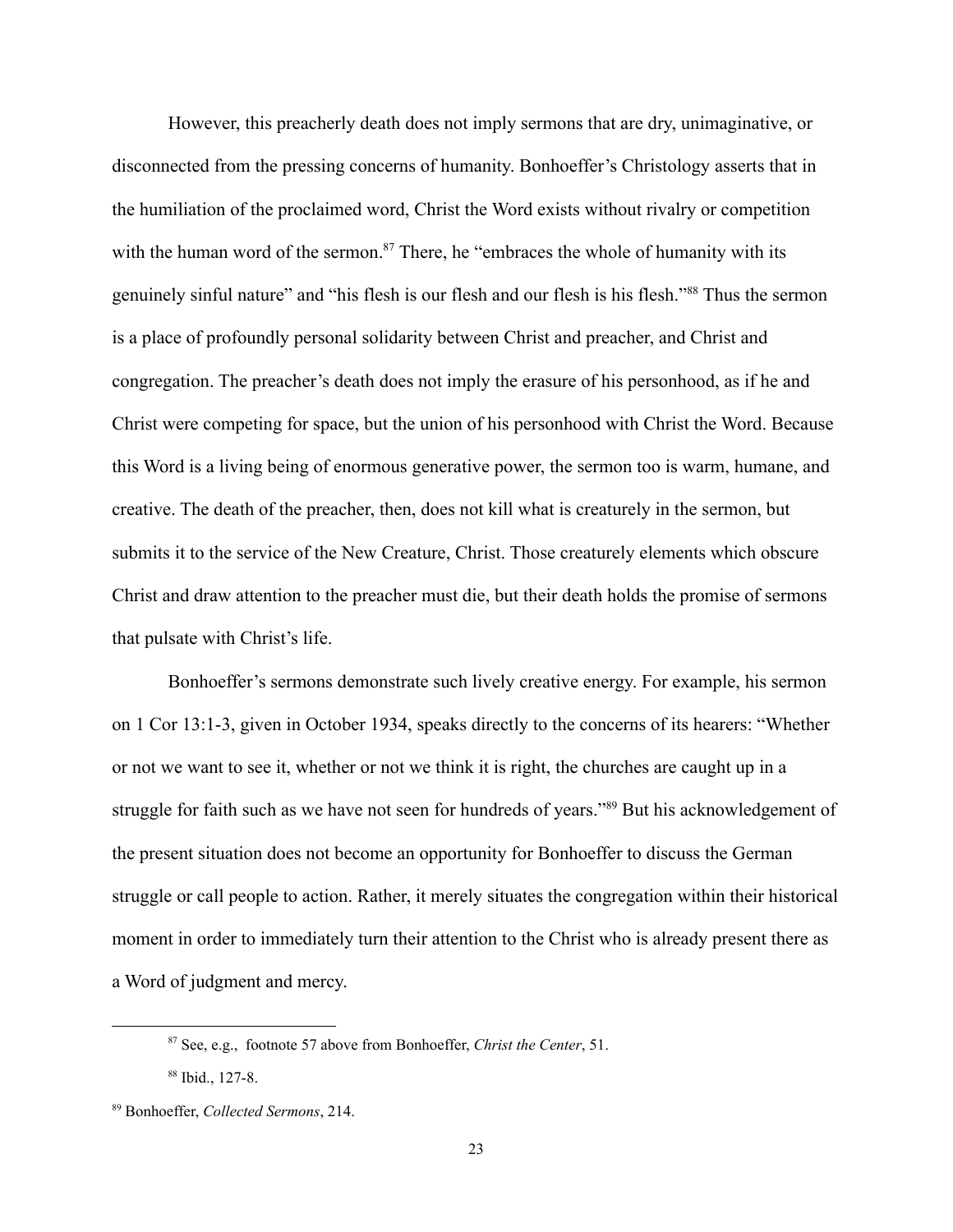This is a struggle—whether or not we agree—over our confession of Jesus Christ alone as Lord and Redeemer of the world. But anyone who inwardly and outwardly joins in this struggle for this confession knows that such a struggle for faith carries a great temptation with it—the temptation of being too sure of oneself, of self-righteousness and dogmatism, which also means the temptation to be unloving toward one's opponent. And yet this opponent can never be overcome if not through love, since no opponent is ever overcome, except by love. Father, forgive them; for they do not know what they are doing—how many people have been overcome by these words of Jesus! Even of the most passionate battle for the faith it could well be said: ". . . but had not love, it would be nothing."90

In simple language, infused with scripture, Bonhoeffer's sermon proclaims Christ—not as conceived by Bonhoeffer's human logos, but as the Counter-Logos emerging from scripture to confront humanity in every historical moment.

# **Christ** *pro me* **in the Sermon**

The Counter-Logos has not scorned the humiliation of the human logos in proclamation, but instead confronts, judges, forgives, and exalts it in union with itself. At the point of the death of the human logos, paradoxically, preacher and congregation discover their life in the Logos. This is the central reality of Christ's identity: his existence as wholly and radically *pro me*. Christ does not only judge, but forgive; not only humble, but exalt; not only die, but live. In the proclamation of the word, Christ's humiliation and death is my exaltation and life. The Creator's humiliation to creature means creation's exaltation to new creation. This Christological reality means that the act of preaching is wondrously generative, speaking into being the life and healing of the world. Bonhoeffer describes this paradox in such beautiful language that it is worth reproducing here in its entirety:

In the proclaimed word Christ is alive as the Word of the Father. In the proclaimed word he receives the congregation until himself. Through the Word the world was created. The Word became incarnate. The incarnate Word continues to exist for us in the scripture. Through the Holy Spirit, the incarnate Word comes to us from the Scripture in the sermon. And it is one and the same Word: the Word of creation, the Word of the

<sup>90</sup> Ibid., 215.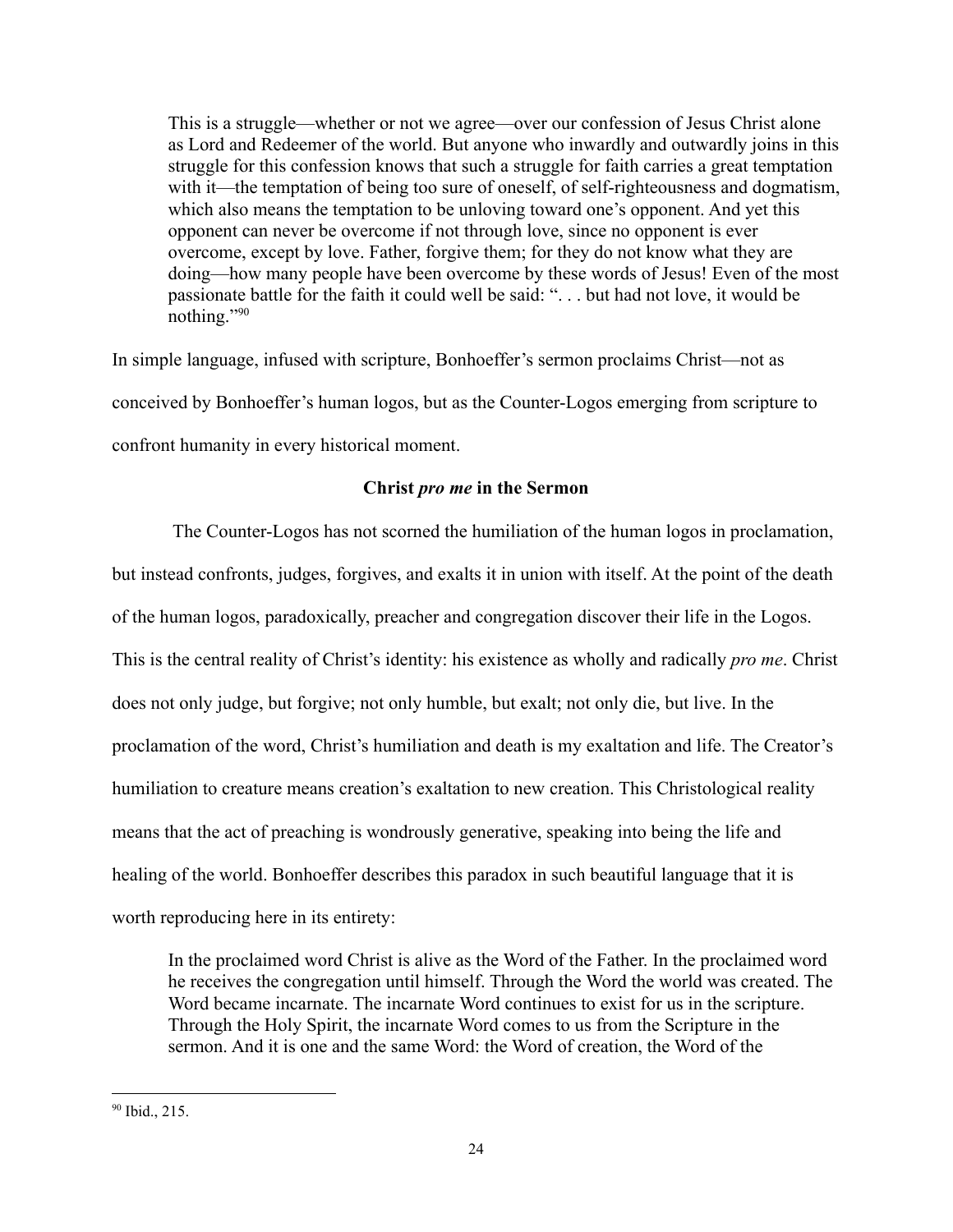incarnation, the Word of the holy scripture, the Word of the sermon. It is the creating, accepting, and reconciling Word of God, for whose sake the world exists. For the sake of the proclaimed word the world exists with all its words. In the sermon the foundation for a new world is laid. . . . This is the way we must learn to look at the sermon again. $91$ 

One cannot help be stirred by this vision of a world made new through the proclamation of the creating and sustaining Word.

But practically speaking, how does one preach in this manner? The clue is in the final line of the excerpt above. The preacher must "learn to look at the sermon" differently, Christologically, through the eyes of faith. Bonhoeffer writes that "the preacher should be assured that Christ enters the congregation through those words which he proclaims from the scripture . . . . The sermon should not leave the preacher despairing and perplexed, but joyful and certain."92 Joy is the mark of Christological preaching, an expression of faith in the certainty of Christ's renewal of all things in himself. Bonhoeffer's 1933 Ascension Day sermon exclaims, "Joy in the sermon! That is the joy of the believing church in its unseen, heavenly Lord."93 This exclamation of joy, repeated throughout his sermon, is all the more remarkable for the bleakness of its setting, when foundations of church and society seemed to be crumbling under the Nazi regime. In the sermon, the church encounters the Christ who exists for others, offering forgiveness at the point of judgement and raising to life from the point of death. In the sermon, Christ is present in radical solidarity with us, and thus Bonhoeffer can jubilantly repeat his cry, "Joy in the sermon!" Bonhoeffer's sermons consistently evoke joy through playful language and evocative paradox, often in the same moment at which they most poignantly describe the longing

<sup>91</sup> Bonhoeffer, *Christ the Center*, 129-30.

<sup>92</sup> Ibid., 130.

<sup>93</sup> Ibid., 136.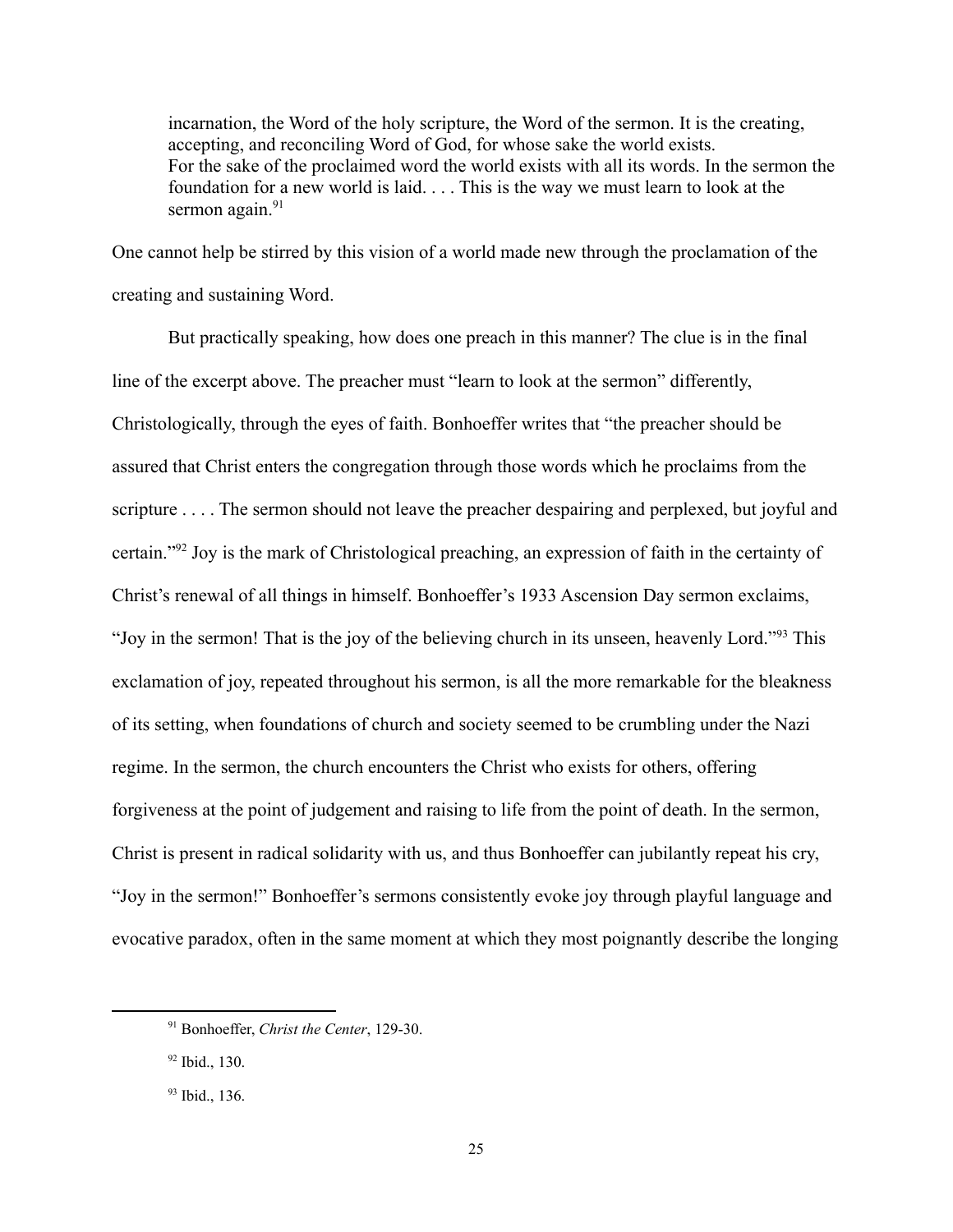and sorrow of humanity. His sermons place the paradox of Christ *pro me* at the center of their proclamation.

### *Concluding Reflection*

This project began as a question: am I preaching Christ? Over the past five years, as I planted a church, preached monthly, prepared for ordination, and completed my studies at Trinity, this question never abated or quieted. Instead, it grew louder, more incessant, developing into a frightening conviction that the answer might actually be "no." Bonhoeffer has been its unwitting ally. In one of my first seminary courses,  $94$  I encountered a quote from Bonhoeffer's preaching lectures (quoted earlier in this paper) that has arrested me ever since: "The proclaimed word is the incarnate Christ himself. . . . walking through the congregation as the Word."<sup>95</sup>

Bonhoeffer's view of preaching was a far cry from the propositional, therapeutic, pragmatic sermons that I had listened to throughout my Christian life, but whose merit I was increasingly questioning. Instead, Bonhoeffer's preaching took as its starting point the mystery of the incarnation, God's indwelling the material world in the person of Christ, thus redeeming matter and enabling its participation in divine realities. Somehow the inadequate words of my sermons could mystically participate in the divine Word "walking through the congregation." *This* was preaching Christ, and I wanted to learn how to do it.

At the same time, however, I was frightened and convicted. I sensed that to preach in the way Bonhoeffer described was to consent to the words of John the Baptist: "He must increase, but I must decrease."96 I had become accustomed to the praise that attended my intellect and charisma in the pulpit. Was I preaching Christ? Or, as I suspected, had I been preaching myself,

<sup>&</sup>lt;sup>94</sup> The course, still among my favorites at Trinity, was ST675 Engaging Beauty with Dr. Shirley Kilpatrick.

<sup>95</sup> Bonhoeffer, *Worldly Preaching,* 126.

<sup>96</sup> John 3:30.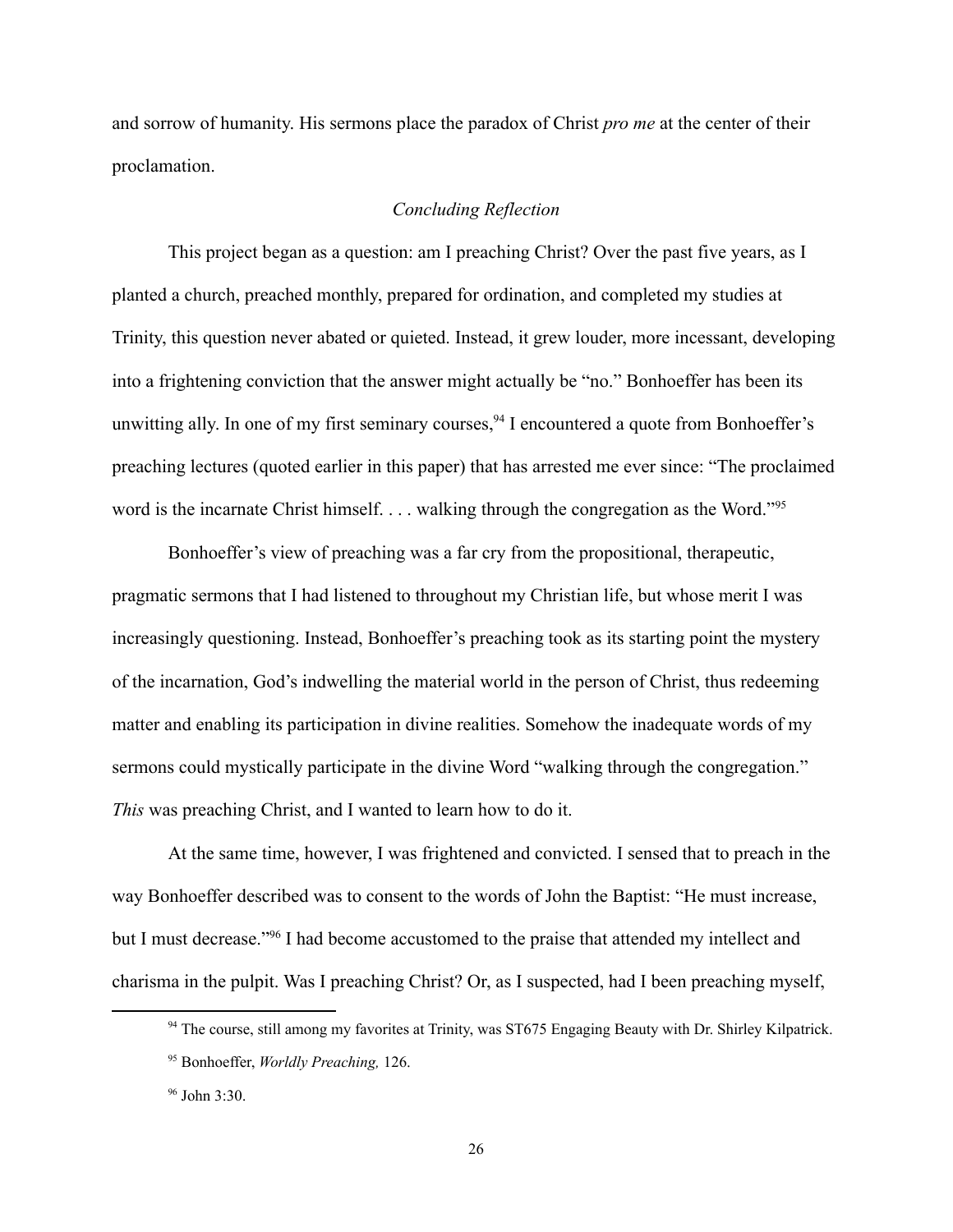my ministry career, my ego, my need for control? Had my exposition obscured the present Christ from my congregation? The question became a confession, an invitation to death. Without realizing it, this point of crisis was drawing me into the heart of Bonhoeffer's Christology: an encounter with Christ *pro me*, in which I paradoxically discover my death and life in his.

Christological preaching of this sort has been a theme throughout my coursework, animating my paper topics and my preaching as I have worked through classes in church history and systematic theology. When studying the church fathers, I asked how could patristic hermeneutics might invigorate my sermons with fresh Christological vision. When studying systematics, I wondered how the church's classic Christological doctrines, beyond the limits of human comprehension or speech, might nonetheless find their expression in the sermon through Christ the Word.

The church in America is now strained and fractured under the weighty challenges of the past few years: a pandemic, ascendant nationalism, racial conflict, sexual and gender upheaval, abuse scandals, and intense politicization. Such challenges pale in comparison to those of Bonhoeffer's day; yet even in the far more intense climate of 1930s Germany, Bonhoeffer resisted the temptation to preach anything other than Christ the Word. He did not moralize or condemn, and he did not rely on his considerable rhetorical skill. Instead, he remained steadfast in his conviction that Christ was truly present in proclamation, and that there he was renewing the world. Bonhoeffer's conviction challenges me today in the fragmentation of my own world. His Christology frees me from the pressure to speak above the din of social media and twenty-four hour news, to simply trust the present Christ who is already speaking. May the Christ *pro me* remain my center, guard me against abusing the pulpit for selfish gain, and draw me ever more deeply into his solidarity with God and the world.

27